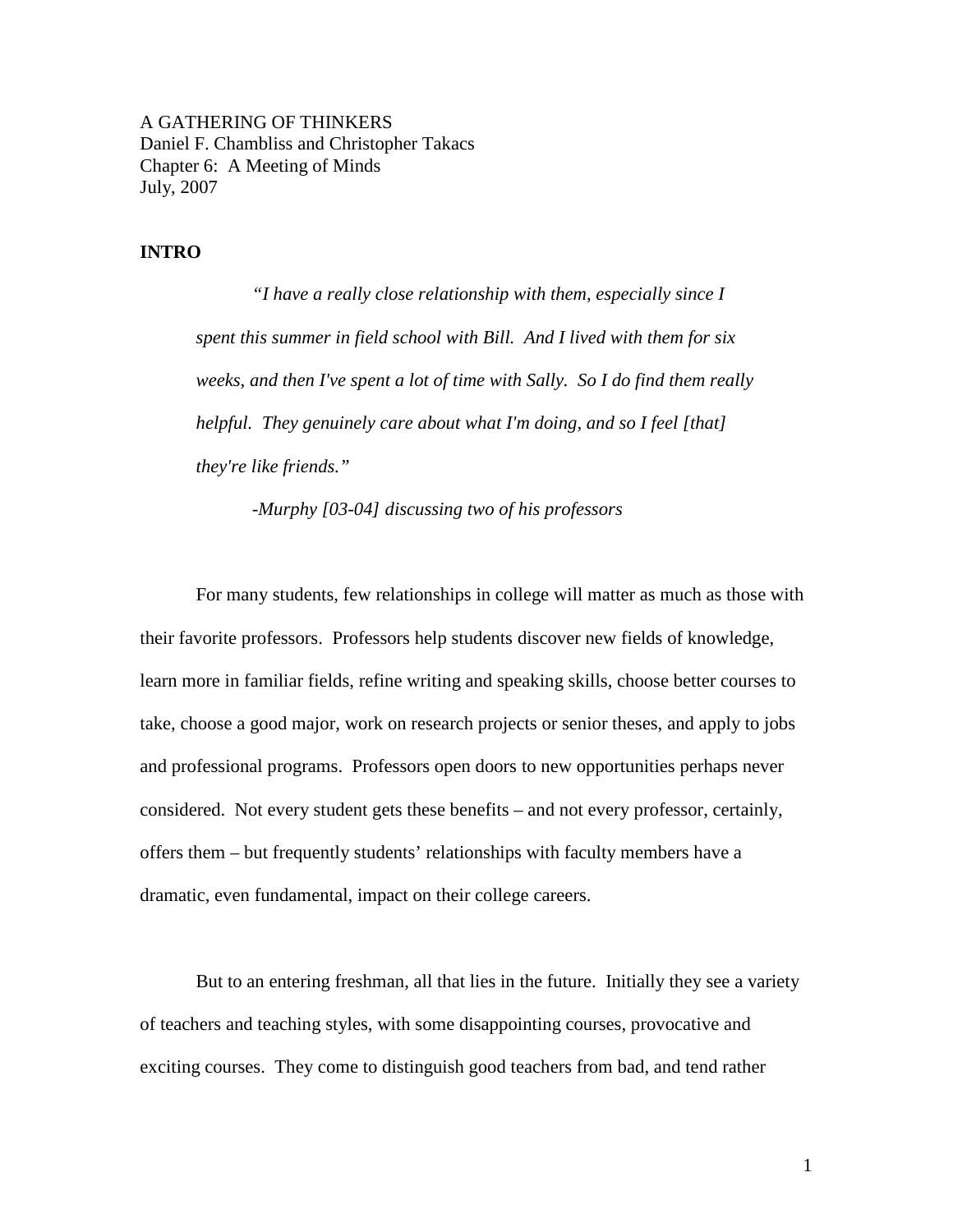quickly to discriminate subjects and professors to pursue further. With most professors, a student's relationships will be strictly professional; many students – especially men, and ethnic minorities and international students – never get more than a professional relationship. But for a majority at the College, one or two professors become more than just good teachers; they become mentors, and sometimes even friends. Such relationships can draw out students academically, engage them intellectually, and support them personally.

# **GOOD AND BAD PROFESSORS<sup>1</sup>**

 $\overline{a}$ 

Professors' ability to effectively teach matters to students. Each semester for four to five months, for at least three hours every week, students look at and listen to one person, who stands at the front of a room or the head of a table. Students quickly notice nervous ticks and peculiar phrases. They see their teachers' hand gestures, how they walk around the room, when she is interesting, and when lectures are dull. This eye for detail is a byproduct of the sheer amount of time that students as a whole spend with a professor. Professors may underestimate their own importance in this respect: seeing 20 to 30 students, their attention is diffused. But all eyes of students are on one person.

<sup>&</sup>lt;sup>1</sup> Interestingly, while 58% of men report [in interviews?] having at least one "good" professor by their senior year, almost all women (87%) report similarly. There could be a number of possible reasons for this: 1) men are less likely to identify a professor as "good" or "bad," or less likely to report their feelings if they do; 2) men are less likely to rely upon a professor's reputation as a deciding factor in choosing classes, whereas women rely more heavily upon such information. Unfortunately, we do not have the data to support or reject either of these hypotheses.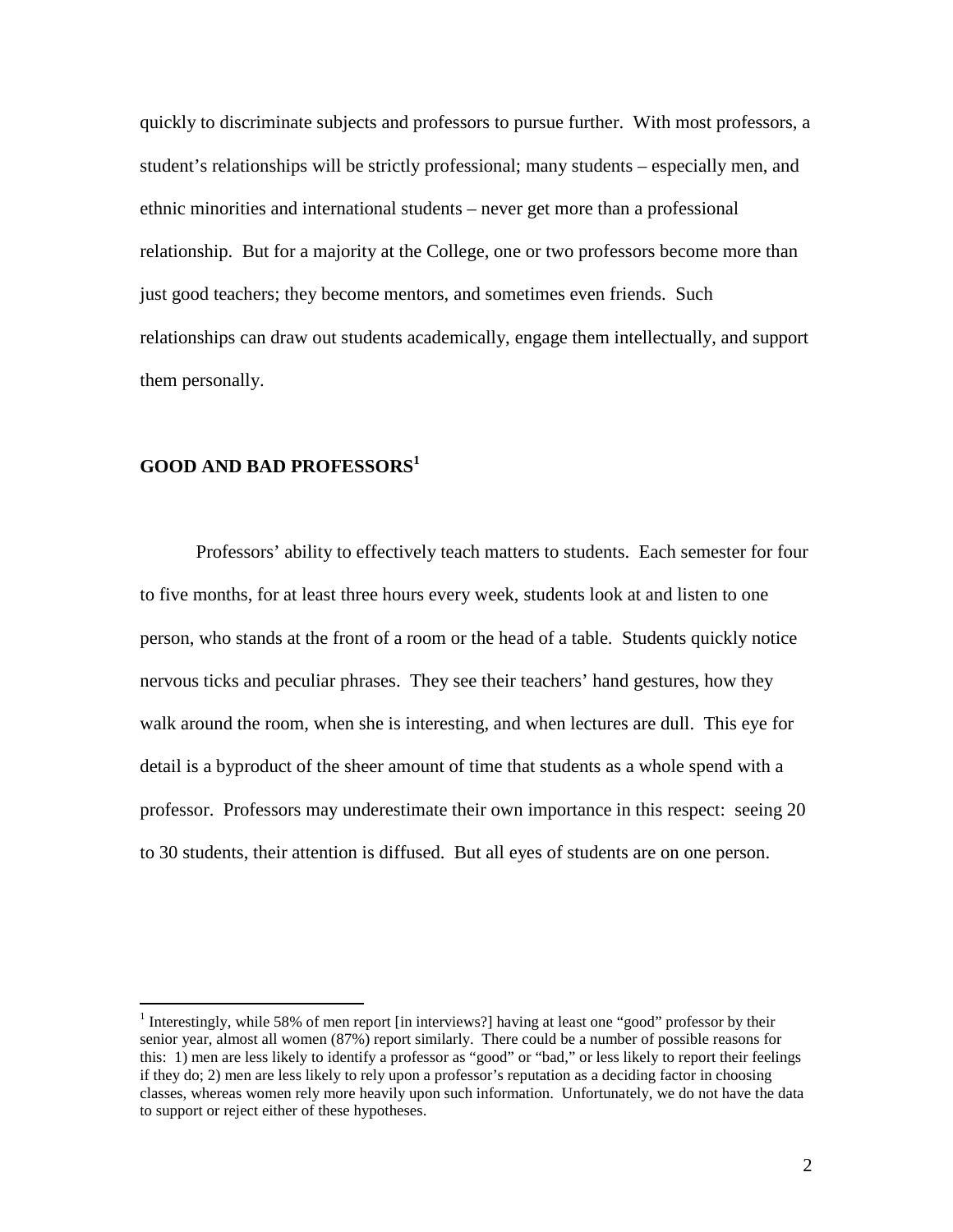Students consistently identify four characteristics that make a good teacher: excitement, classroom skills, accessibility, and the ability to engage students in lectures and in work.

1) Excitement. Students look for professors who love the material they teach, and are motivated to spread that interest to others. The professor's *excitement* makes abstract ideas concrete and real, and makes academic ideas practical.

I think a good professor is just very down to earth, just really excited about the information... It's not so much that they're all into themselves because they've learned so much; it's that they're so excited with the students that they want to share all this information, and they really love their subject. I think if you got a professor like that, they could make the most boring subject in the world even interesting . . . [Anne 03-04]

For me, I think if they have a passion for what they teach and they know what they're talking about, [then] that's really refreshing. [Maudie 03-04]

Professor Berger kept your attention, and you know, kept things moving in a fast enough pace where nobody really got bored with it. [But] wasn't like a high pressure type where, you know, if you didn't make the effort you were going to get left behind. And I think that helped kids be selfmotivated, and kept them up with the rest of the class. [Frank 01-02]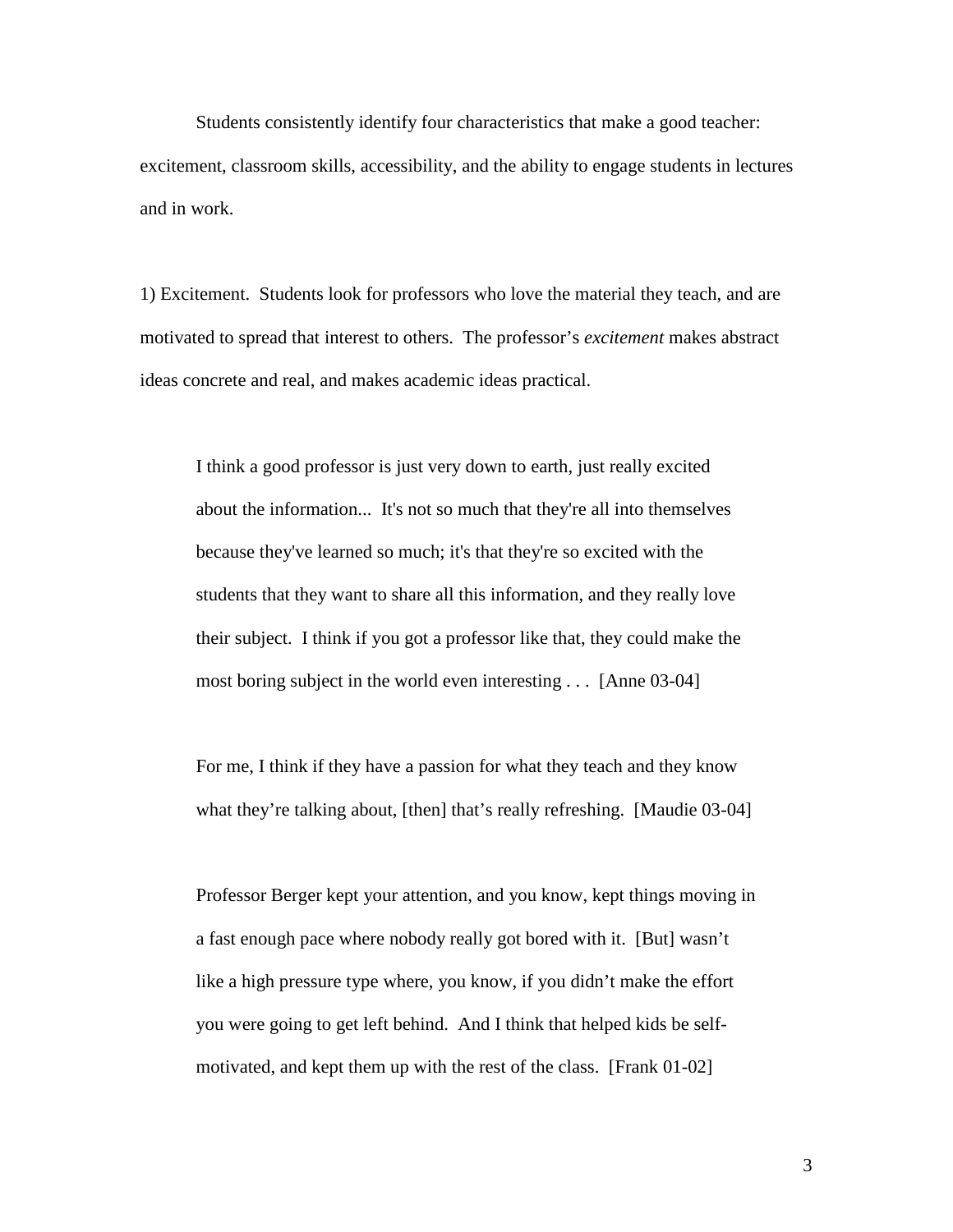2) Classroom Skills. Second, professors should have good classroom skills. These include an ability to organize clear lectures and syllabi, respond well to questions and maintain strong (though not tyrannical) control over the class. A number of students commented how their professors simply could not control or guide discussion or keep the class focused on the lesson:

Some students can smell blood in the water when a professor just isn't able or willing to step up and really lead the class. I can hear [students] trying to steer the conversation intentionally away from like what you're supposed to be talking about. Being able to recognize that ten miles away, and stop it before it even starts is really important…

I think that Professor Sams, for example, is an interesting and compelling individual. And you read his work, and you're really interested in it. But in a classroom, he seems unable to direct the class towards any sort of like progress. There isn't a product at the end of a discussion. [Hannah Morrill 03-04]

3) Accessibility. A professor's simple *accessibility* for a few hours outside of class can make a world of difference to students, for a number of reasons, perhaps mainly to be a sympathetic audience for either despair or enthusiasm. Students who struggled in a course say that extra help is not only good for them, but sometimes was necessary for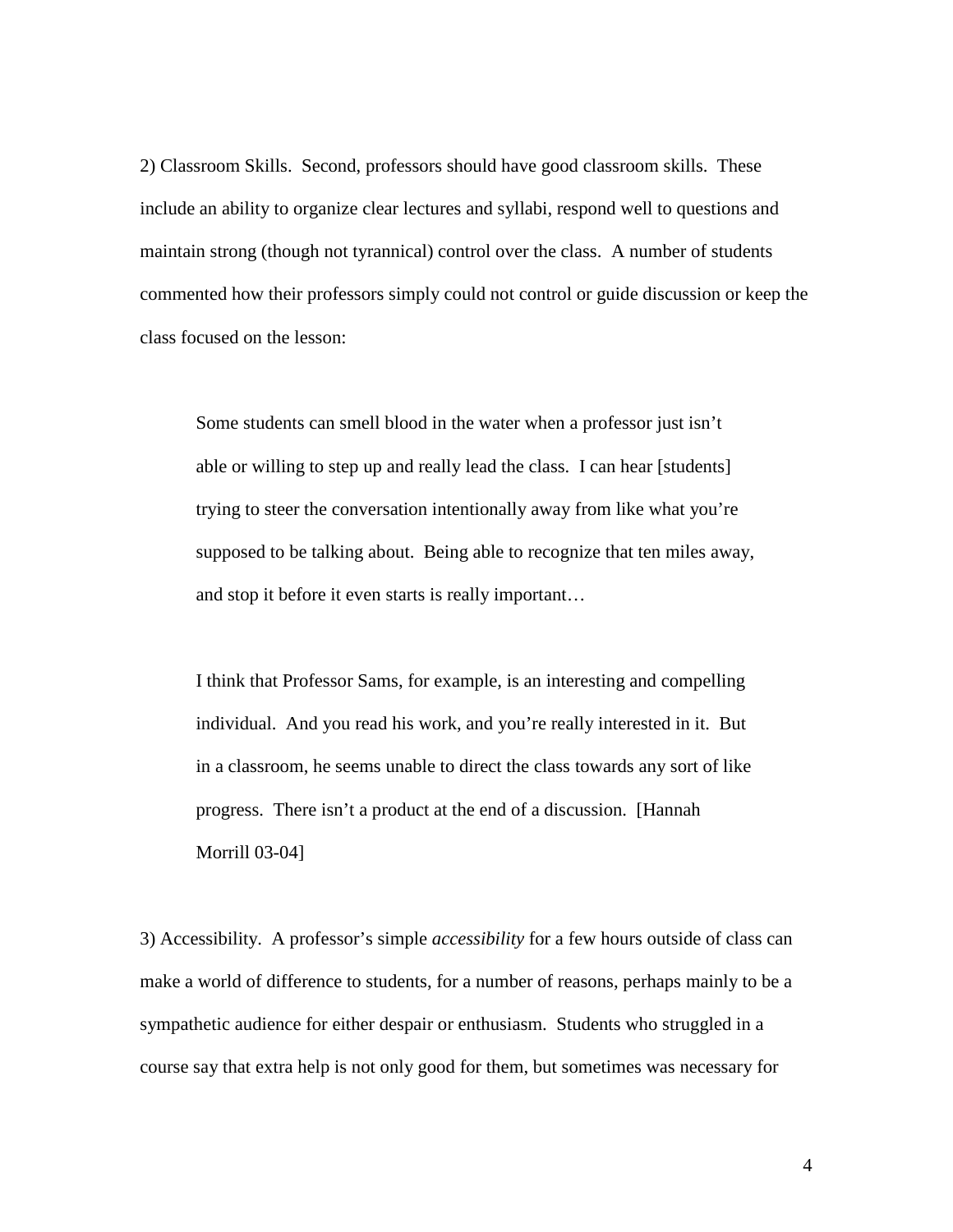them to pass. At the same time, exceptional students looking for more challenge can use a professor's office hours to talk about extra material.

Intellectual accessibility is also important to a number of students, who commented that their best professors were completely open to new ideas and perspectives, and willing to discuss material or topics outside the scope of the course:

She has office hours four times a week, and there are always people there asking her questions. I mean there's a line outside of her office . . . there are always people there asking questions and just talking about stuff in general.

I remember the first or second week of school here, in September, me and one of my friends went to her office and we just kind of talked about the September 11 bombings and how it affected us and all that. She's really personal too, and I think that's a good quality of a being good professor. [Frank 01-02]

Professors who are personally accessible—not cold, closed people, but warm and willing to talk – opened the doors to discussions and closer relationships:

I: What are like the characteristics of a great professor?

S: The ability to step down from their podium . . . Take off their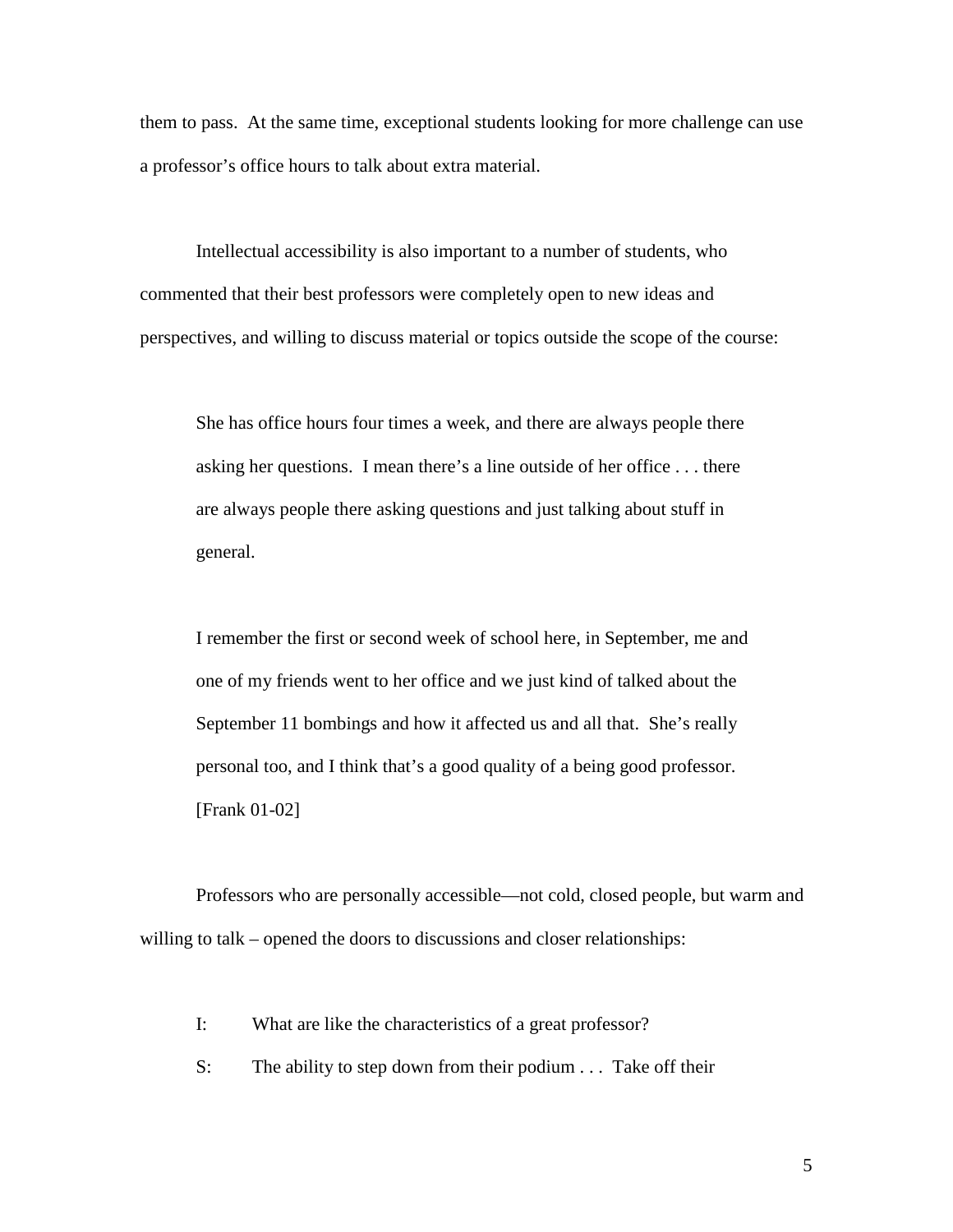professor hat, and not lecture; and actually talk with you, speak with you and hear you, rather than feeling the need to profess all the time, you know . . . [to] be able to foster like some kind of . . . rapport that's not superior. It's impossible for them to be like chummy with you, because they're not your peers. But just be empathetic . . . talk *with* you and not talk *at* you. [Jared Smith 03-04]

When professors use their time to give students feedback, for instance on papers, it helps the students improve their work. But more importantly, it demonstrates the teacher's involvement with the student's work:

A lot of professors, if you get a paper back and part of it has no red ink on it at all, just a grade, you're like "Well, how did this come about?" You have to talk to the professor afterwards and figure it out. Or you have a professor who just puts a ton of chicken scratchings all over your paper, and it doesn't really help. Some professors, I feel, could be more vocal about like how you need to change your style . . . If you go and talk to a professor about your paper after you get it, like outside of the class, then I feel a bond with professors who are really helpful, at least the ones I've talked to.

I think teachers could do a little more to like have helpful criticisms of their students' writing. [Harry Potter 02-03]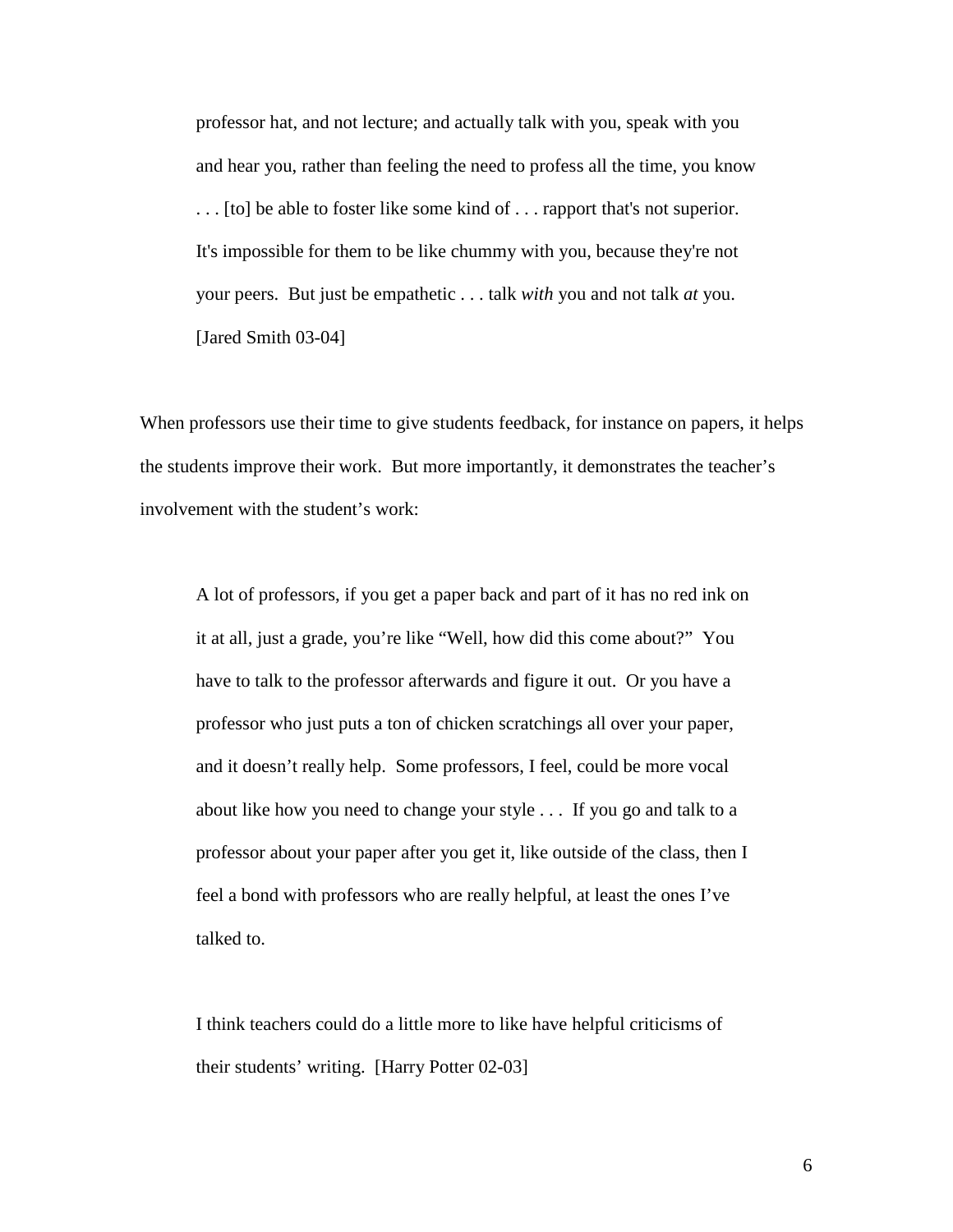That kind of accessibility and concentrated response leads to a deeper engagement.

4) Engagement. Finally, students say, the best professors are those who not only stimulate interest in academic material, but actual engagement with it – when students become immersed in a world of ideas, and excited about being there. Students describe "feeding off each other's ideas," and "intellectual drives," being excited about new academic projects, or about taking a class they have been interested in for some time. Built perhaps on the first three characteristics, this engagement is the Holy Grail of college teaching, emblematic of what creates a great college.

 In creating engagement, the professor doesn't force certain perspectives on students, but helps them explore them on their own:

Yeah. I think the, the best professors are the teachers who interpret the knowledge they have, give it to you and let you think about it, but don't necessarily give you black and white ways of seeing things.

And the professors who just kind of spit out knowledge for you to memorize are the worst professors, are boring, and you're not that engaged in the class. [Harry Potter 01-02]

Other students emphasized the palpable excitement of students and the professor during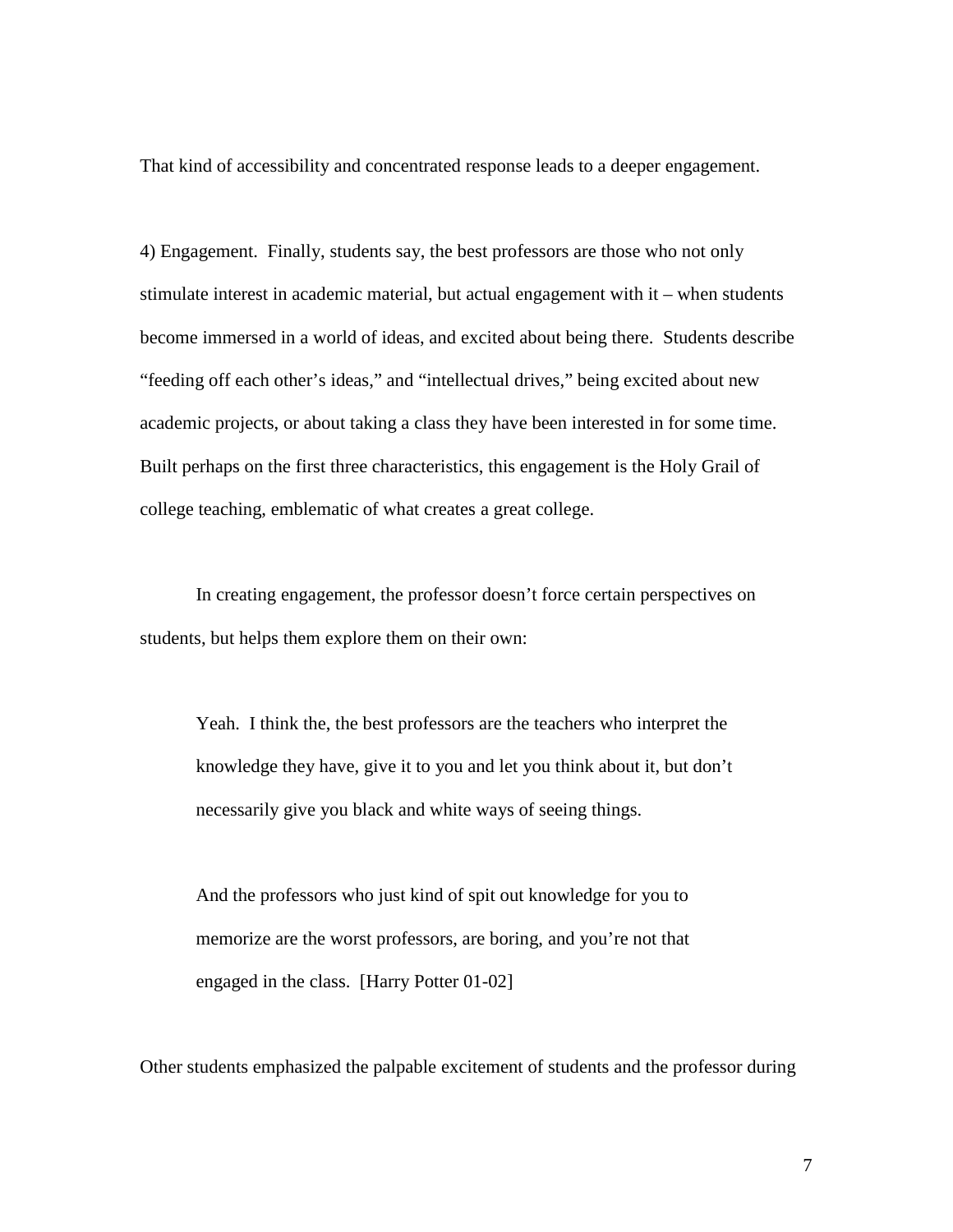class, and how such a situation is important in developing critical reasoning skills, central to the liberal arts education:

[There] just has to be a constant engagement between like teachers and students, and students and students, [where] everyone's interacting, feeding off what other people are saying so that new ideas are being put into your head, just not what the teacher's saying. If you allow a student [to speak] their opinions on it, it's easier to like provoke yourself into like thinking differently. [Harry Potter 02-03]

Murphy commented that the interest in what professors teach students is "reciprocal, they start to show a genuine interest in why you find them interesting, you know. And it leads to . . . a conversation." [Murphy 03-04] In that a professor embodies knowledge of a certain subject, there could certainly be a kind of egotistical side to why many professors like students to be interested in the material they teach, and Murphy seems to point to the positive outcome of this relationship – that professors can teach even more vigorously and excitedly if they feel their students are interested in them and the knowledge they are conveying.

 Engagement describes not simply a detached academic interest, but a social, intellectual, and sometimes even emotional one as well; the best professors and students, consciously or not, create it in their classes. At the center of a good college is such connection: people together, excited with each other, meeting over intellectually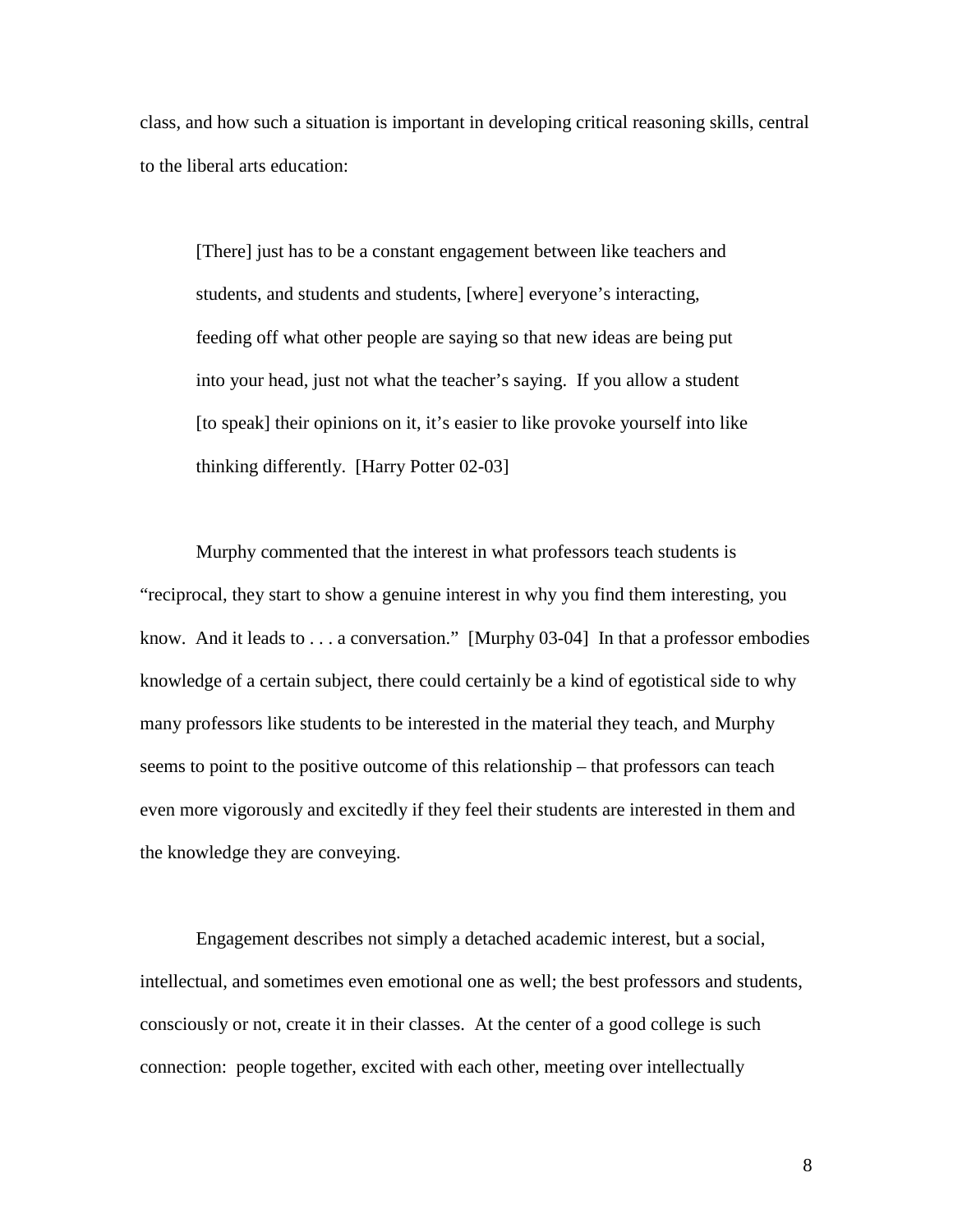challenging ideas and activities.

Any particular professor, though, exemplifies a distinctive combination of the characteristics.

The best professor is one [who] can engage the students to really want to pay attention to a course, and not drone on. [They] do something out of the ordinary – to really liven the class, or to demonstrate what they're talking about in a different way that the student wouldn't have thought about it.

My math professor does this quite well, where he'll relate any aspect of calculus to just a random object, or a random incident that happened to him. Even if the examples are off the wall, it's a huge stretch to even make it anything remotely near what he's talking about. Just that fact that he's inserting these wild experiences or objects into the class makes it a little easier to grab the material and stay awake. [Jay 01-02]

John listed a number of attributes and qualities when asked about what he thinks makes a good professor:

A professor who makes sure that I am following up with the reading; a professor who asks questions; a professor who's able to recognize that the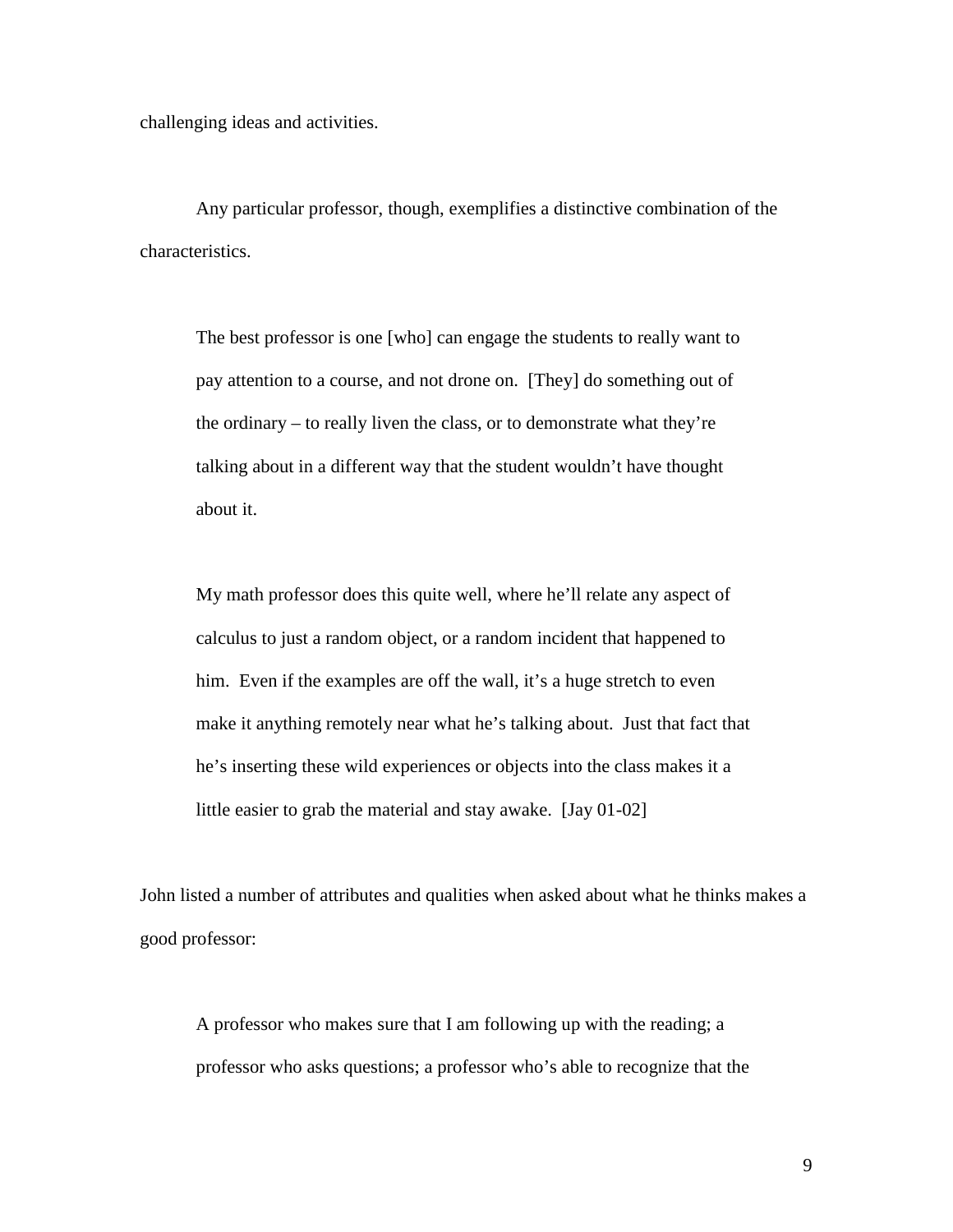whole class is lost and get everybody back on track. A professor who also provides humor, not just dry and boring; and a professor who is always available for office hours; a professor who gives you information; a professor who doesn't spoon feed you, but when he realizes, you know, you're in trouble and will help you out. [John 01-02]

John later described an important moment he had during his first year, in a class in which he was not participating as much as expected because of his political views:

Before class [my professor] said, "May I talk to you after class?" I was like, "Okay." You know, I found that kind of strange . . . He said "John, in your life you'll always have something great to say and you should voice your opinion more . . . That class is kind of one sided on the issue quite a few times about welfare policies, about time limit policies. He told me that my input was always good, and I always like provoked argument and further discussions. So I was like okay, thank you for telling me because other teachers here will just let me just fall through the cracks and say I'm not participating.

So he's not letting me just get by. [John 01-02]

Many other students discussed moments they had with professors that seemed key for them in their college career, moments that may have triggered, in a way, a kind of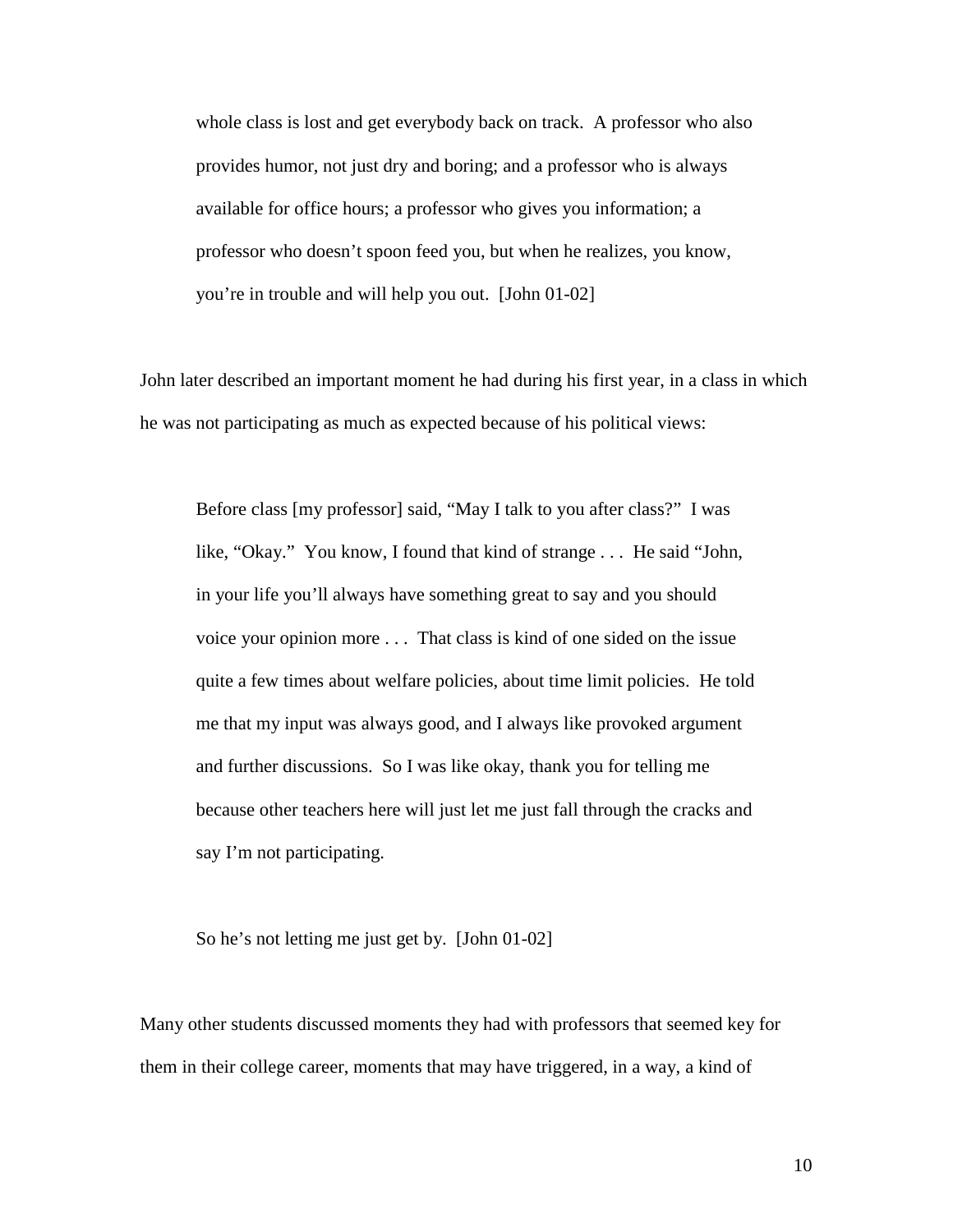paradigm shift for them in relation to class participation in John's case, or how to construct a paper with an eye for your reader, or give a speech targeted towards your audience.

Often times, the student seemed to "get it" not because it is an amazing revelation, but simply because the professor cared about the student understanding the point. Madeline described such an event when she discussed a professor who was not well liked by students, but could be a very effective teacher:

I know Henderson has all kinds of, like, student relationship issues as far as not many students are too fond of him . . . But when he says something nice about the work that you've done, it makes it that much like more important . . .

We had to write a 25 page research paper, the first time I'd ever done that. And I worked my butt off for it, revising it. And the first drafts were really horrible. I definitely wasn't prepared for writing when I came into college. That's been a big thing to work on. So, so it was like do you have a thesis? I don't know.

And then [the paper] all finally came together, and he wrote me this e-mail that was like, you know, I just wanted to let you know that this was really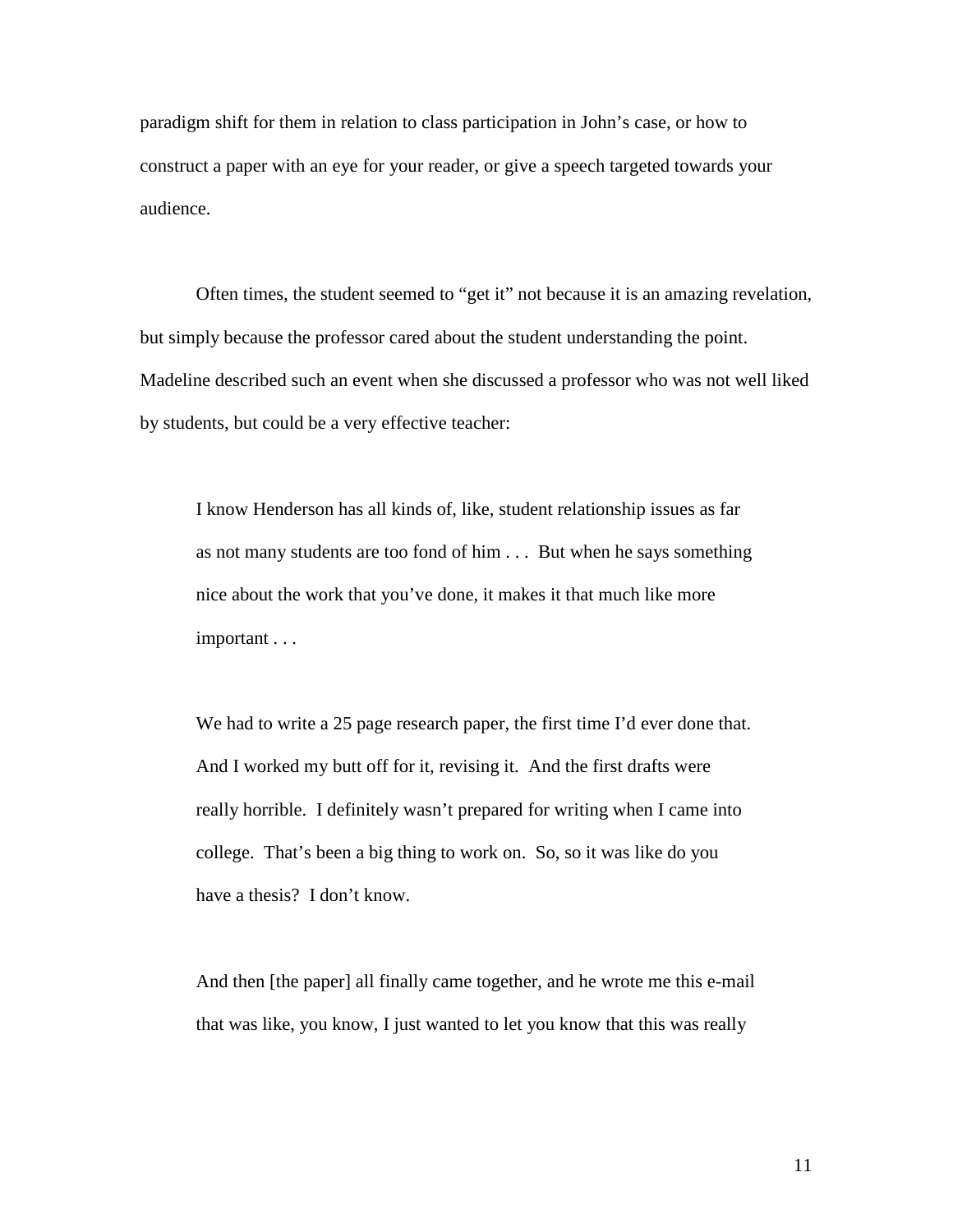high quality work. And . . . he doesn't say that to people. [Madeline 04-05]

 Students at the College talk about good professors using many descriptives, but the most common by far are, again, excitement, expertise, accessibility, and the ability to engage students. Over a single semester's course, good professors can trigger significant intellectual changes, even revelations, in students, and can intellectually energize them for the future.

The characteristics of a bad professor according to students are, expectedly, the opposite of those of good professors. A bad teacher, conversely, is noticeably bored with the material s/he is teaching, has little control over the class and the flow of discussion, cannot be reached outside of class, and teaches in a way that alienates instead of invites. Some are boring lectures:

Like there's nothing worse than sitting in a class for and hour and a half and just having the teacher go on and on, and you get off track and you don't know what the teacher's talking about anymore. [Harry Potter 02- 03]

Others fail to teach and run class in a way that suits the academic material – smaller groups for discussion-based classes, unless the material is too difficult or factual, so that a lecture is appropriate: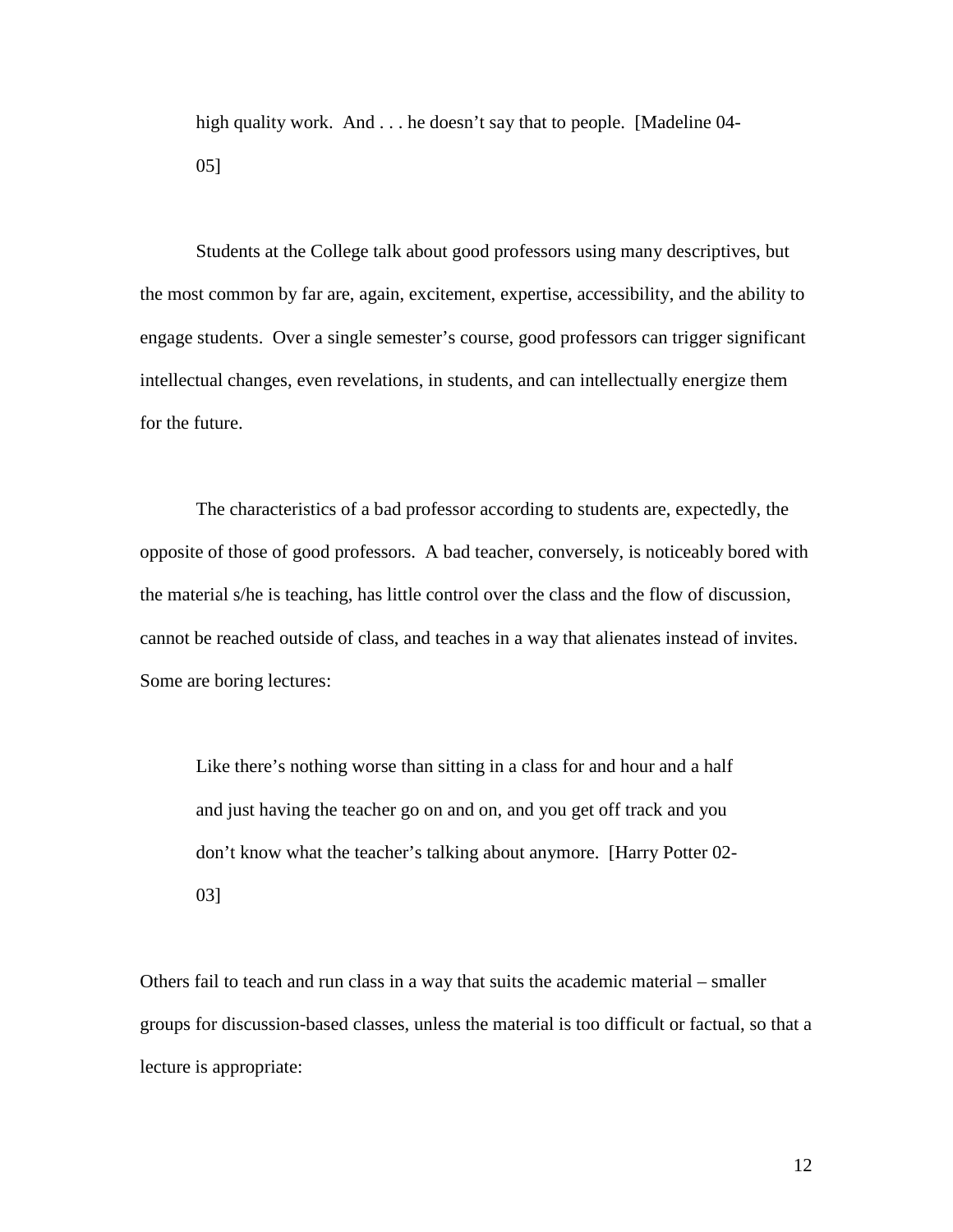I: What is your experience in like a smaller class compared to like a larger class? Which do you prefer?

S: It really depends. It depends on the material and, and the topic for the most part, and what's being done . . . [If] the material lends itself well to discussion, something like Origins [of Religion], which I took fall semester; [it] was also a lot of group discussion. That kind of material lends itself really well. But other things, like neuroscience . . . I don't think that if it were discussion based it would be as, as helpful or as useful. You know, some stuff just needs to be lectured when taught, and you just learn it. [Mark 02-03]

Occasionally a teacher works in format so poorly adapted to the students as to seem almost aggressively unengaged:

S: I mean I've had really small classes. I had one class with two people – myself and one other person.

I: Oh wow. How did that go?

S: Yeah. Well, it wasn't a seminar oddly enough. The professor stood in front of a lectern and lectured to us . . .

I: How come there were only two of you?

S: Because everyone else was scared off of it . . . But I mean I liked the material . . . He acted like there were 40 of us. He didn't make eye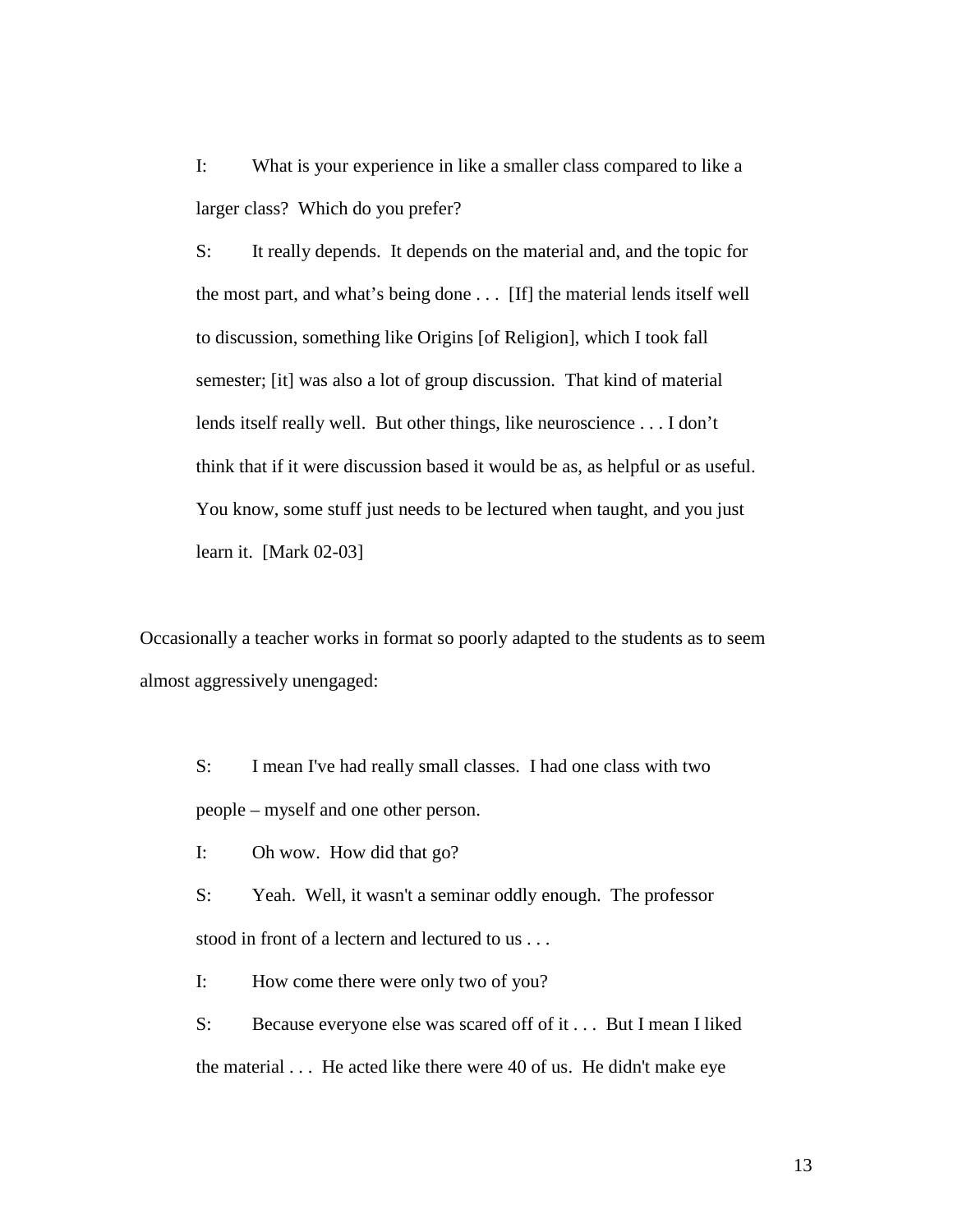contact. He didn't ask questions. He just stared at the back wall.

It was very weird . . . One day, the other person didn't come, [the teacher] didn't wait five minutes to see if he was going to show up. He just steamrolled on. I'm pretty sure if neither of us were there, he still would have given a lecture. [John Smith 03-04]

Evidently this professor was making some kind of point, but it was that he cared about the other people in the room.

 It may be inevitable for students to have at least one bad professor, one bad professor can alienate students from entire fields of study:

Last year I really hated one of my Government teachers. I, I just, it was really boring and I don't think she taught the class very well. That kind of made me not want to major in Government . . . I know I really hated it...

We were talking about past elections, and like studying how elections have changed . . . We'd discuss like actual elections and some of them were, you know, not exciting, but they were cool things to talk about. And she made them boring somehow . . .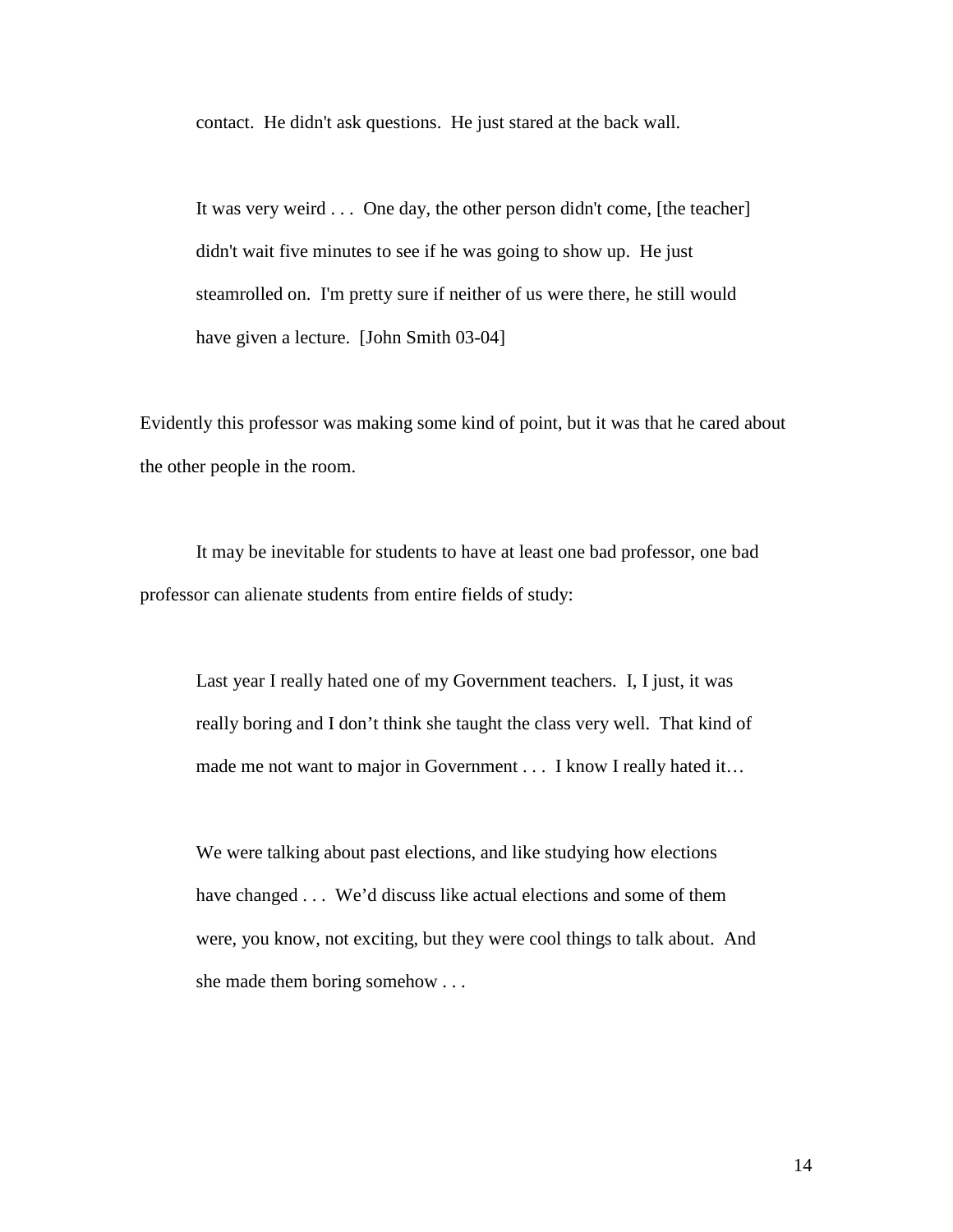I don't think she would try hard enough to teach. She was teaching because she had to, not because she really wanted to be there, and . . . then I don't want to go. [I was thinking] I wasn't going to major in that. [Kim Smith 02-03]

Some bad professors are seen simply as obnoxious human beings, regardless of academic qualities; for some students (especially women) this is decisive, for others merely an annoyance. In either case, students spend a great deal of time watching and listening to professors, and so apparently minor issues quickly become magnified. While students distinguish say, a professor's annoying habit, or strange lecture style, from the professor as a person, the educational outcome for the student is what is important.

#### **"PROFESSIONAL" RELATIONSHIPS**

Over a college career, a student may take classes with as many as 30 different instructors, and with most they have "professional" relationships. A small (but critical) proportion of these will later grow into closer "mentorship" relations, but the numerical majority of student-professor contacts are professional.

 As students define it, "professional" relationships between students and faculty consist of, as the term might suggest, each person doing what is required of them. Students do their work, talk to the professor specifically about course work, ask questions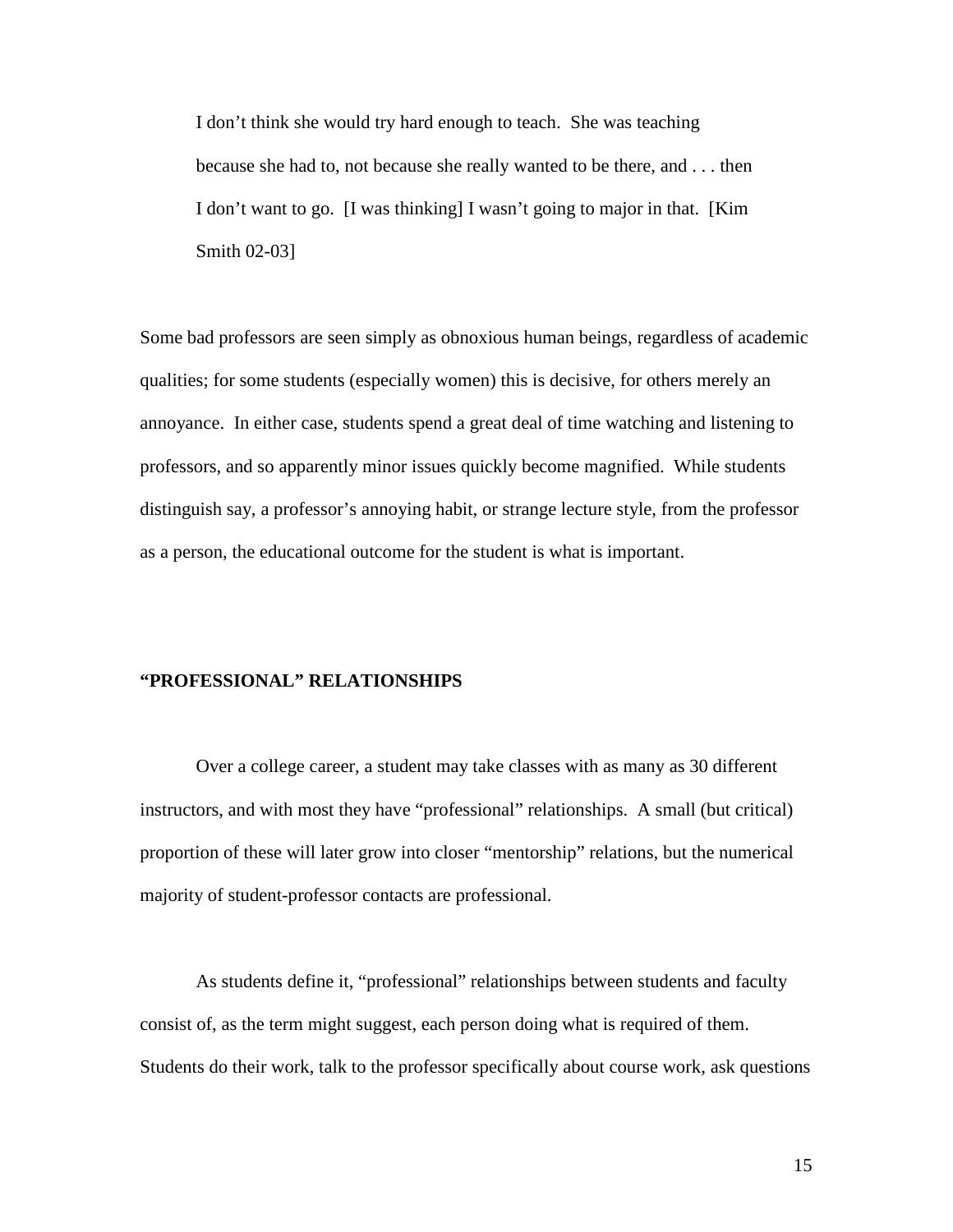if they have them, and participate in required activities. Professors teach the material as best they can, answer questions, and make themselves available outside of class if students need help. In a way, this kind of relationship is utilitarian and limited – both sides do what is required of them in their roles as students or professors, and generally do so in a friendly manner, but nothing more. Sean comments that,

[Some] professors... they just sort of want to get through their class ... but I think you can almost like expect that. You can't expect that a professor is going to [be] developing close friendships with all their students. I think most professors, it seems to be more of a professional relationship, which I think is fine, that's to be expected. [Sean 04-05]

and Luke states,

S: I don't really have a professors that I can go in to and talk deeply. But, I mean, I go in and talk to professors about work and stuff if I have questions. [Luke 04-05]

 Talking outside of class about extra-academic topics requires time and energy, and does not necessarily have a clear payoff. To the contemporary student who must manage a heavy workload, extracurricular activities, and a social life, spending time with a professor, or even devoting time beyond what is needed to get a decent grade in class, is low on the priority list. And for professors too, feeling pressed to publish, handle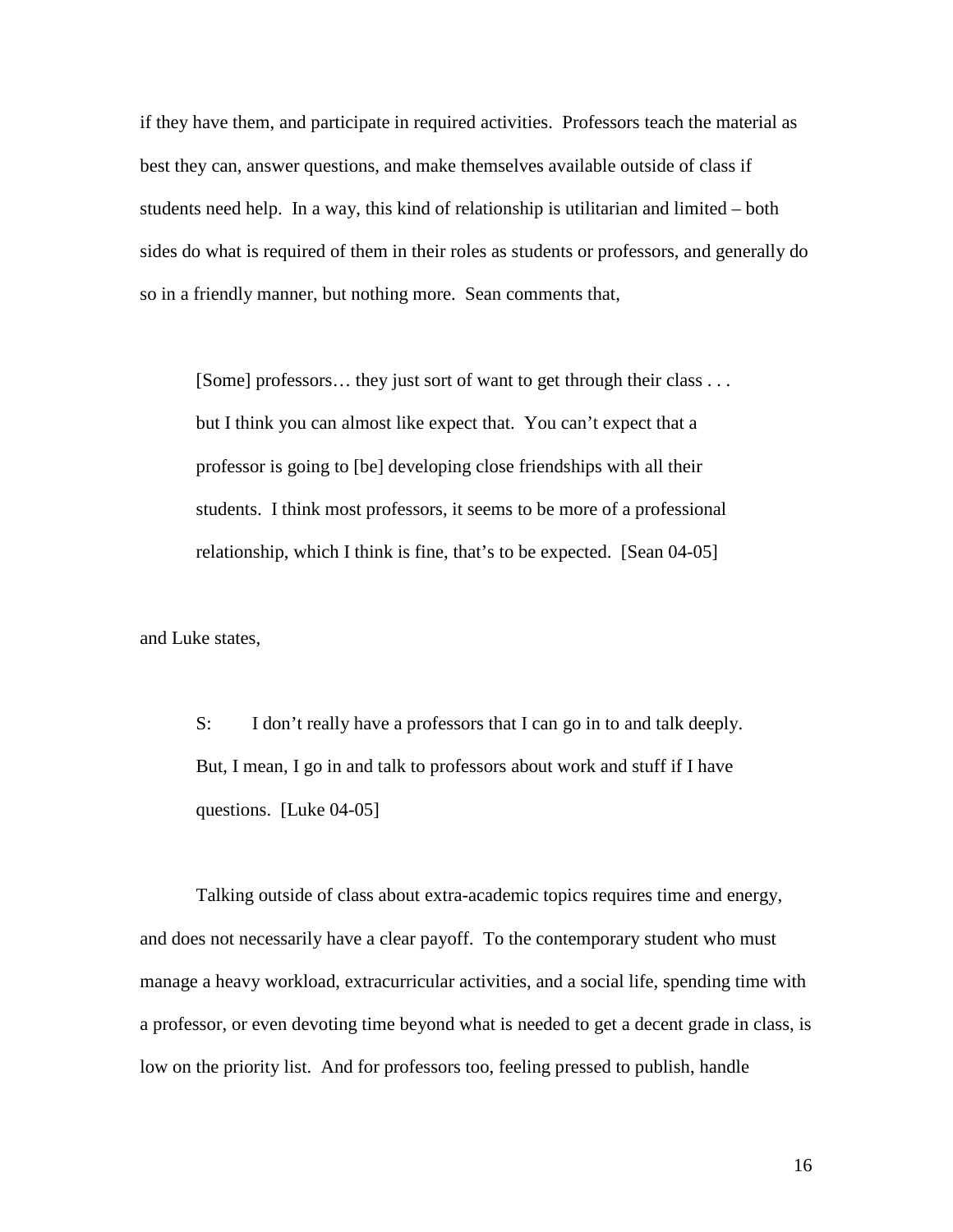multiple courses, and carry responsibilities beyond teaching, such "casual" time may seem a waste. So the "professional" relationship can be utilitarian – friendly and close enough to help the student get the grade she wants with the minimum of effort, and for the professor to get through the day with no friction.

Some students talk about their workload in the same professional, or in this case, "conscientious" manner as they do their professors:

In the Political Theory class I am pushed to do my *best* work. In, in the other classes, I think I'm kind of pushed to do very *conscientious* work. I won't necessarily say it's my best work, but it's conscientious, well thought-out work.

Students realize that not only they, but also their professors, are severely constrained by time, and cannot afford to spend much time outside of class with students discussing nonacademic matters:

I wouldn't really say I have many close relationships with faculty. I have good relationships, which is positive. You know, they know me by name, and I can go in and say hi; but close, I mean I've never, I've never really gone looking for help outside of class. Like outside of class material, I've never gone to a faculty member asking about, you know, I have a girlfriend and she did this to me, and so forth . . .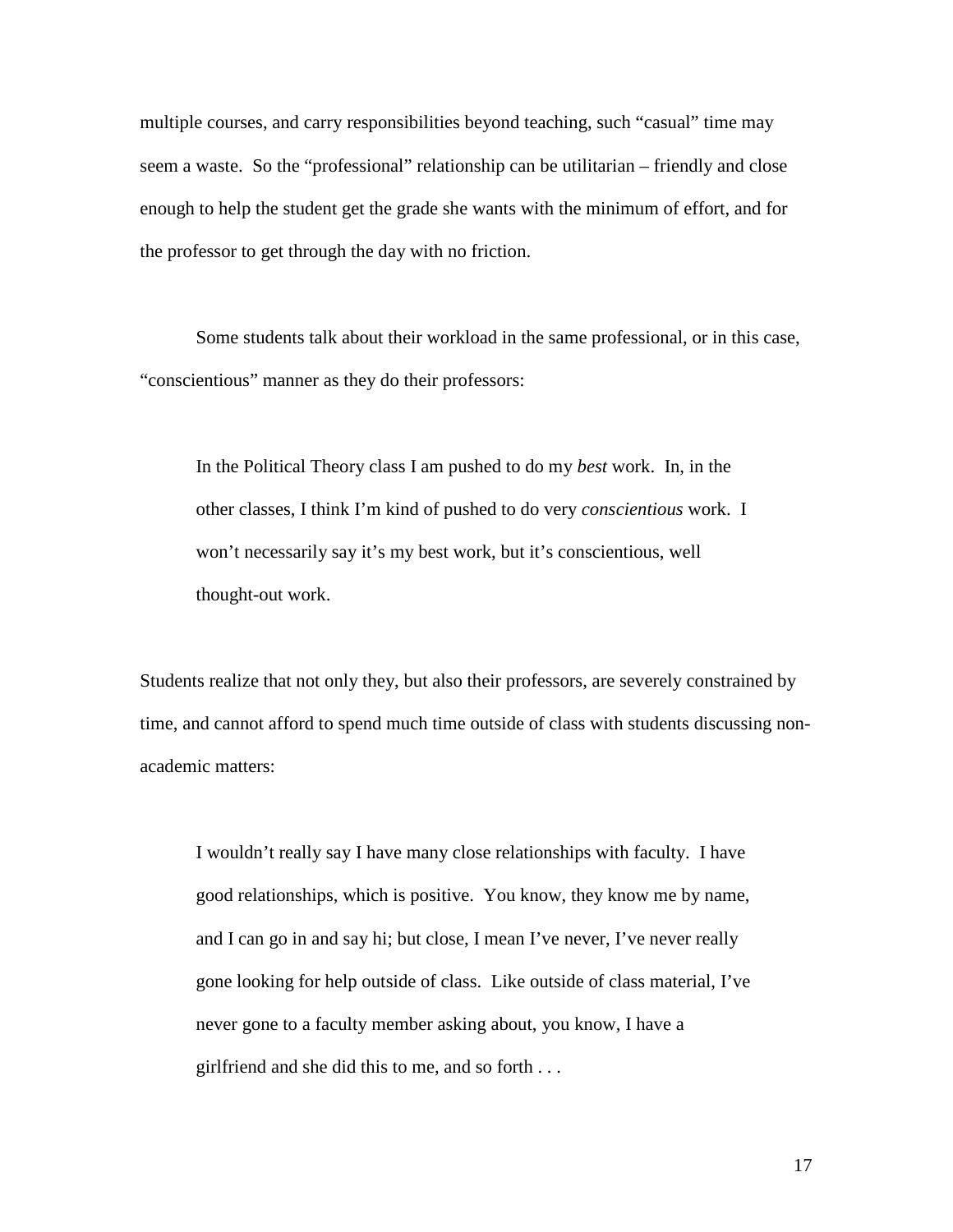I just try to keep it pretty academic because I know they're busy people, and, half the time I'm seeing them, there are two people behind me, and two people in front of me, so it's not like they have a bunch of time to just sit around and hang out. [Jim 04-05]

 Women at the College almost universally – at least among these students – looked for professors who showed a personal interest and concern; while a sizable number of men – not all, certainly – stated that they had no interest in having a professor as a friend, and that they only wanted "professional" student-professor relationships. No women made similar statements. This "professional" approach was fine for many males, but some like Tom felt by senior year that "one of my regrets is not having very strong relationships with the teachers". [Tom 04-05]

### **PERSONAL RELATIONSHIPS WITH PROFESSORS: MENTORSHIP**

The learning curve for orientation during the first semester is quite steep, and is often accelerated when students make early connections with a member of the faculty. All students experience some of the range of good or bad teachers; all experience "professional" relations with most professors. But many students move soon to a closer connection in which they develop a personal relationship with a chosen professor (or perhaps two) – moving often to a true mentorship.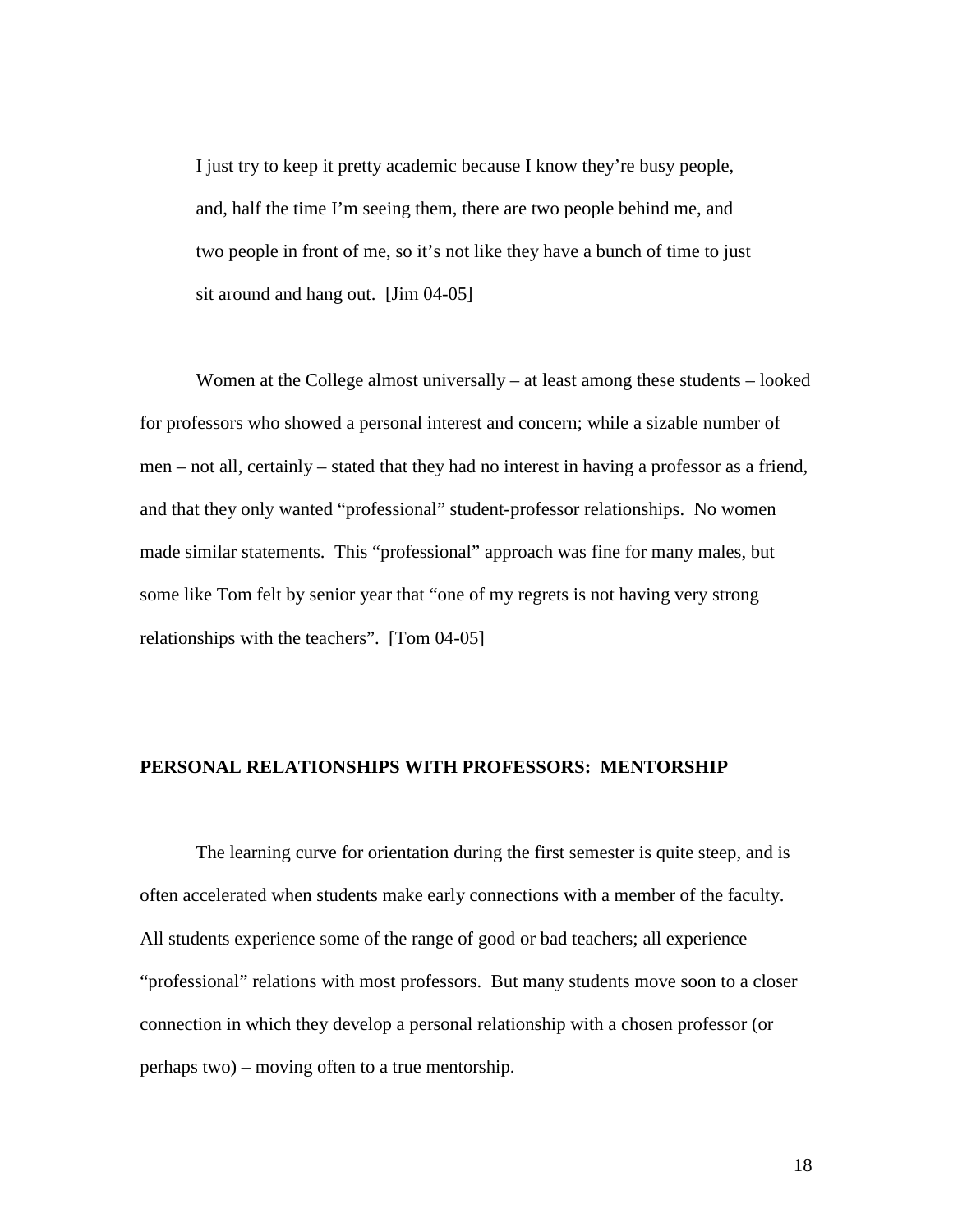Around 40% of students in our study at some point reported that they had at least one professor with whom they have a personal relationship, which we define as having one of more of the following characteristics: 1) The student spends time with the professor outside of the classroom, often during the professors' office hours. The student continues to do this even when not taking a class with the professor. 2) Their discussions go beyond academic material, and may include social, extracurricular, or other nonacademic issues. 3) The professor, effectively, acts as a mentor or adviser for the student, giving advice—likewise, the student seeks out this person for advice. 4) The student and professor participate in some kind of extracurricular activity together, for example, the student starts a club and the professor acts as advisor, or the student works for the professor in some capacity, as a teaching assistant or perhaps by house-sitting. 5) The student and professor work closely on some kind of project, often emerging from a scholarship, summer fellowship, or grant.

As we will see, these relationships arise "organically" through the simple exposure of students to professors, not through the formal assigning of advisors to students. Further, these relationships have academic, intellectual, professional and social benefits, especially for students, but also for the professors as well. For a significant number of students, their relationships with a even just one professor – but fairly often two or more – prove more important to their success and development in college than the content of the classes they take, or the academic material they study. The relationships, not the disciplinary content, are fundamental.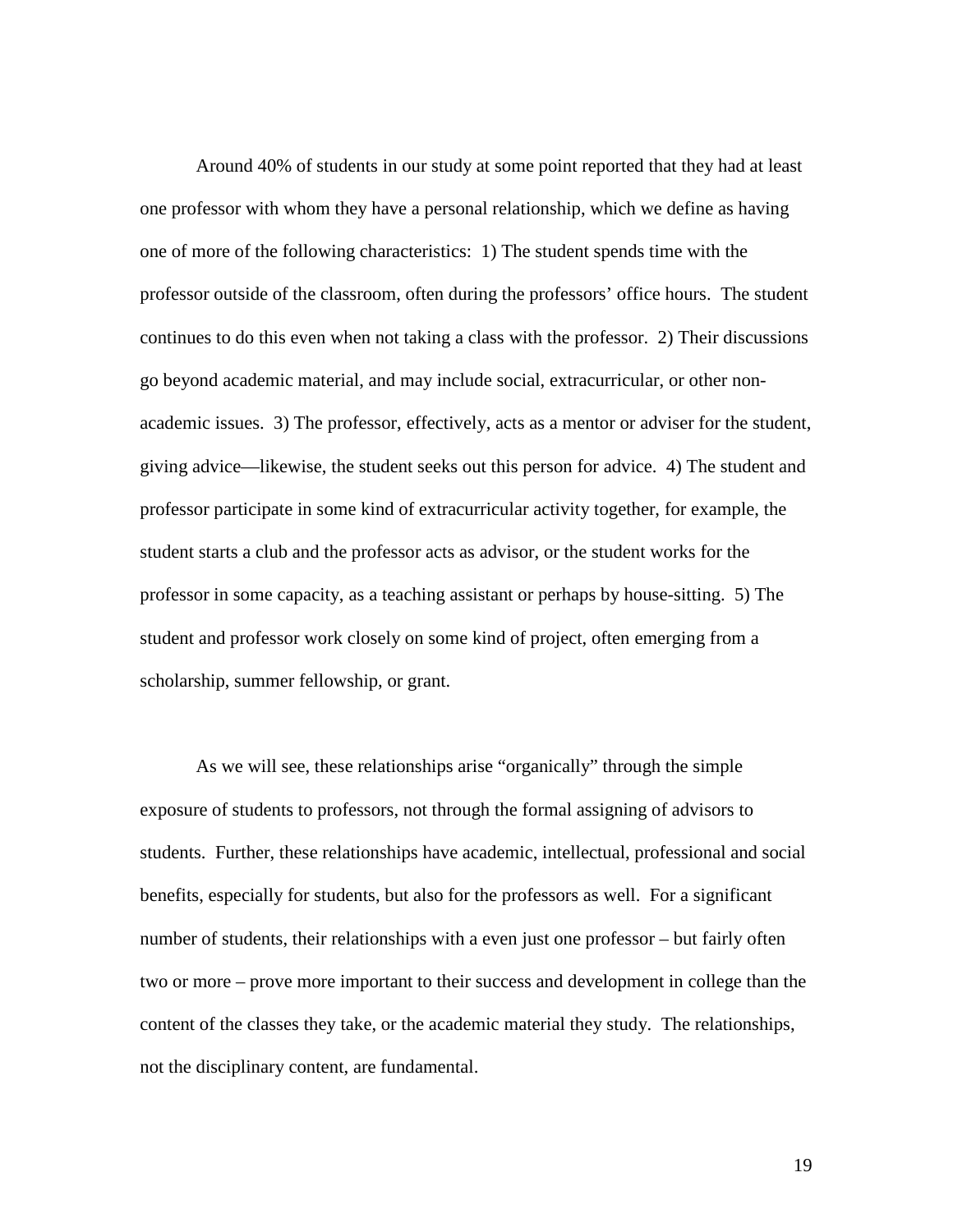Several foundational factors affect the probability that a student will form a close relationship with a professor. The clearest factor is *class year* – freshmen rarely have these relationships, simply because they have had the least exposure to the faculty, and hence the fewest chances to form a relationship. Older students have taken more classes with a greater array of professors, and thus have met more people they are likely to "click" with, and have simply avoided professors they dislike. It is during the junior year that they are most likely to develop. While only one student discussed developing these relationships in their freshman year, three sophomores, five juniors, and no seniors discussed such development during their respective class years. [get real numbers from HEDS]. Junior year is key academically because students have chosen their majors, and spend this year taking a good portion of their classes within it, focusing not only in their discipline, but their professors as well. Seniors most frequently report having these close relationships, for the simple reason that they have had the most exposure to faculty. Seniors, while older, are wrapping up their academic careers, and are likely taking a majority of their classes with professors in their major, most of whom they will already have developed a relationship.

The second most significant factor affecting the likelihood of these relationships is *gender*. By their senior year, 70% of females report having a personal relationship with a professor, while only around 30% of male students report one – and of these, many name a team coach, not an academic professor. Indeed, a sizeable number of males told us that they prefer to have *only* "professional" relationships with professors, and are not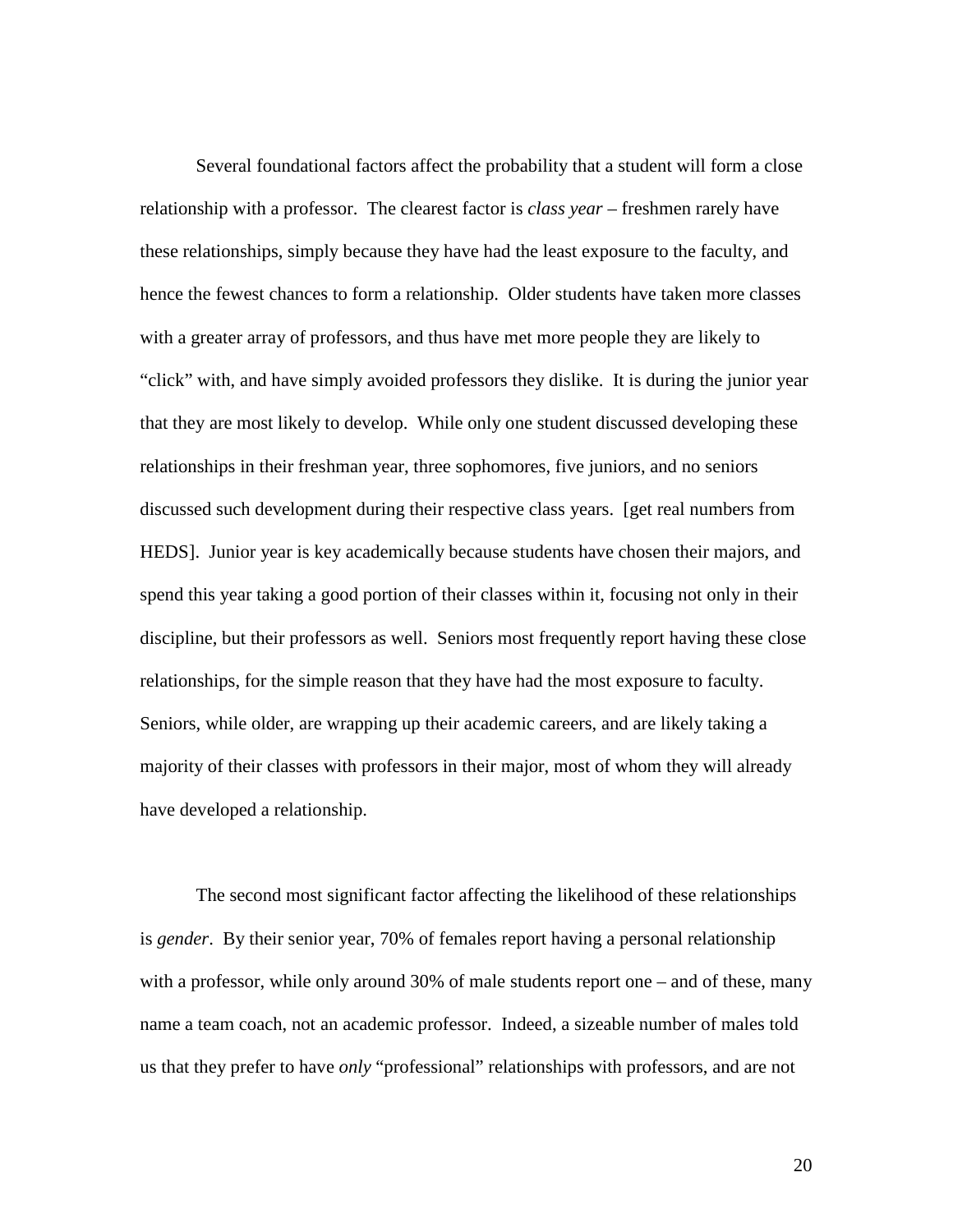interested in "making friends." Almost no female students say this. Male students, in general, reacted far more negatively to the idea of a professor being more than just a teacher, and some male students seemed actively hostile to the idea.

There are three likely possible causes for this discrepancy: 1) women tend to perform better academically than do men, and as academic skill is positively correlated with likelihood of developing a close student-professor relationship, women would logically be more likely to have these than men; 2) males are less likely to report this kind of relationship than women; 3) men are far more likely to view academics as an individual pursuit than women, who tend to be more open to socializing their work. The reality is probably some combination of the three of these.

An obvious factor affecting whether students develop relationships with their professors is the character and personality of both the students and the professors in question. Simply put, some students and professors are willing to develop friendships with their professors, and some are not. This factor is not easy to measure, and appears mainly through students' language when they discuss their professors, such as when Hannah says: "I feel like I tend to develop relationships with professors who are really honest with me; who offer criticisms about my work, but also [talk] about college politics and sort of like vocal about what's going on on campus," suggesting that the development of these relationships is both a factor of who she is, and what kind of person the professor is.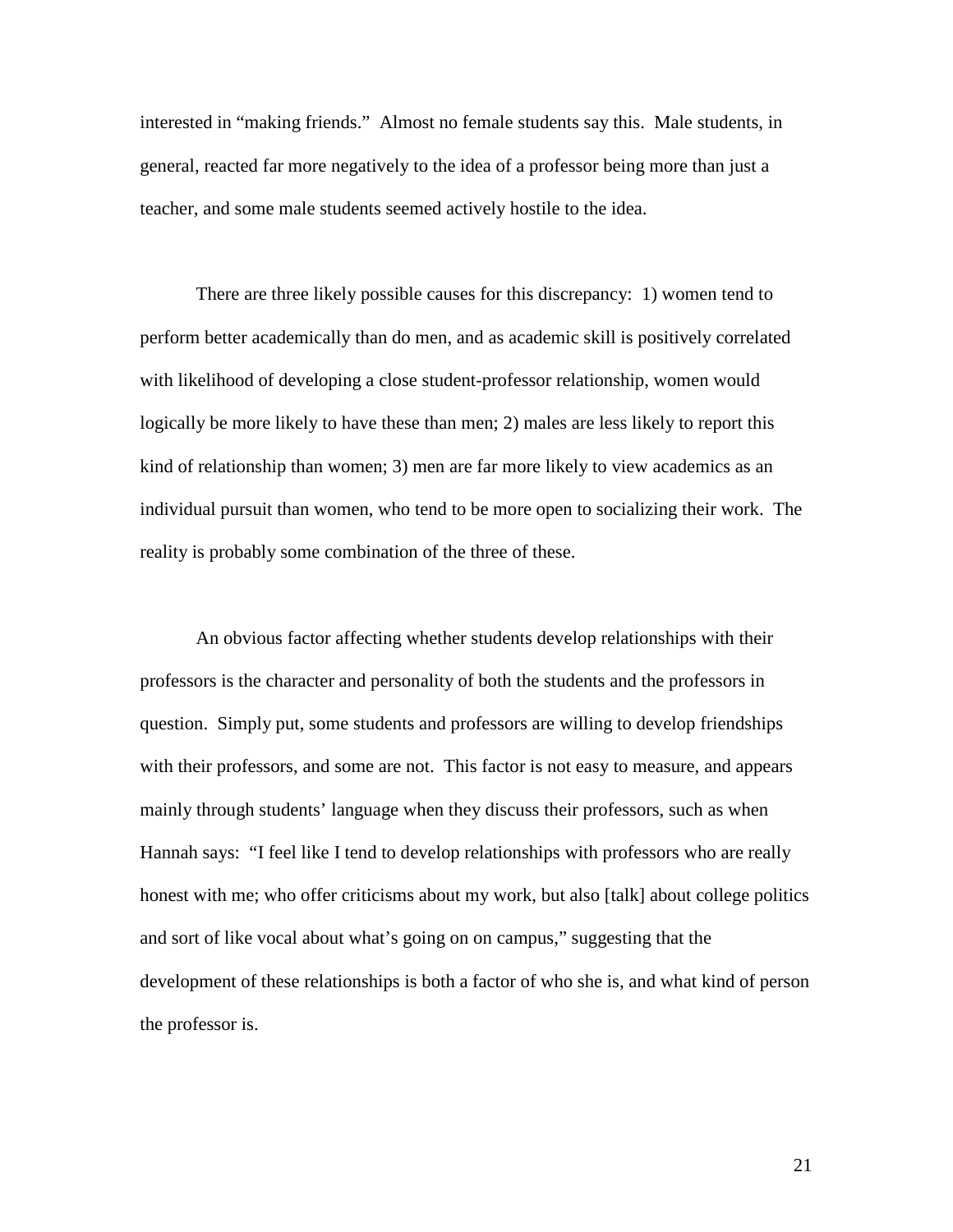Finally, ethnicity, race, and nationality are other important factors in studentprofessor relationships: far fewer foreign or non-white students reported having a personal relationship with a member of the faculty. [The reasons for this are unclear – might relate to different opinions of what the role of professors are? **Numbers in our panel?** Use HEDS, etc – save major discussion of this for section on diversity, or fill in here late?]

### **The Characteristics of Personal Relationships**

 A few lucky students develop personal relationships with their professors as early as their first semester, such as with Ruttiger, speaking in his first year:

I think for me my favorite is Professor Roberts. She's a Philosophy professor, and she really got me hooked on Philosophy. She got me into the History of Modern Philosophy, the Western Modern Philosophy class just because of, you know, she knows my interest in Philosophy, and what areas I find amusing and interesting. And so she has kind of [given] me hints as to where I might find my, like my philosophical drive... And so for me she's my, been a great help, but she's also someone that I can just talk to, to you know, like just chill with basically, which is really neat.

I'm not sucking up or anything, it's just really cool to talk to her about some of the stuff that she's very well versed in and can, you know, help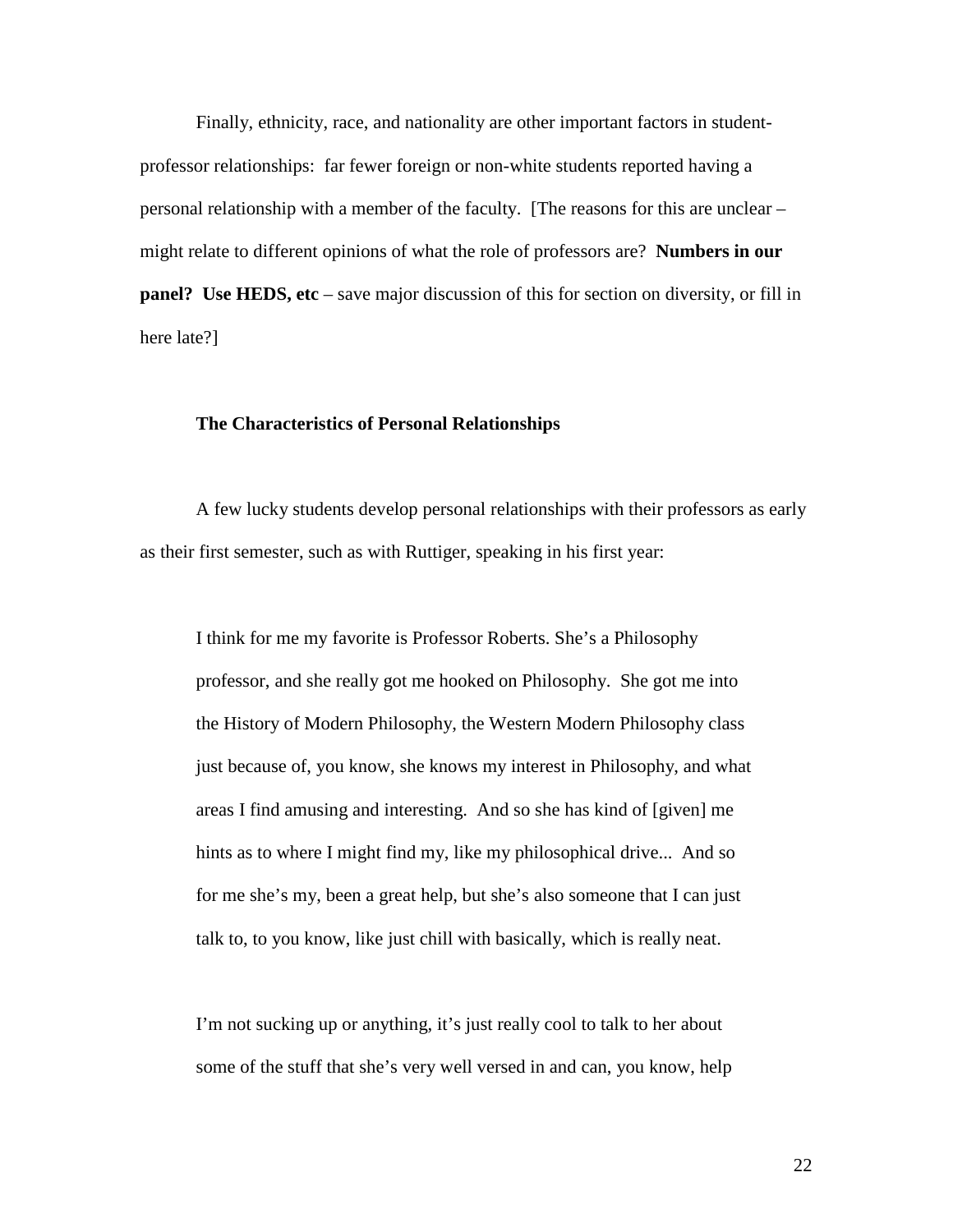me out with. And then we share, like, similar reading habits. We just talk about books too, which is pretty cool. Not many kids I know read all kinds of books that I do, so it's kind of neat.

My dad had hip surgery a couple of months ago, in like September, and he had like a reaction to the drugs and was in pretty bad shape for a couple of days. And I was too busy making sure that he was okay to get a paper done. And she was totally understanding, and she just said, you know, take two or three days, get it to me, it's all fine. You know, family takes precedence. And I found that her accommodations for me was very, was very nice first of all, but I thought it also seems that, you know, you're not here to bust down the students. You're here to help them, and she exemplified that perfectly with that situation. [Ruttiger 01-02]

Ruttiger touches on several interesting points regarding student-professor relationships in this quote. First, he acknowledges that this type of friendship might be construed by some students as "sucking up," or simply flattering the professor to get better grades, and distances himself from this kind of behavior: "I'm not sucking up or anything, it's just really cool to talk to her." Second, he notes how students like him, who "read all kinds of books," may be unusual. Both of these points suggest that Ruttiger's behavior might have stigmatized students in high school, but in college, is more acceptable. To share his enthusiasm with a professor is reinforcing. Finally, her personal concern – and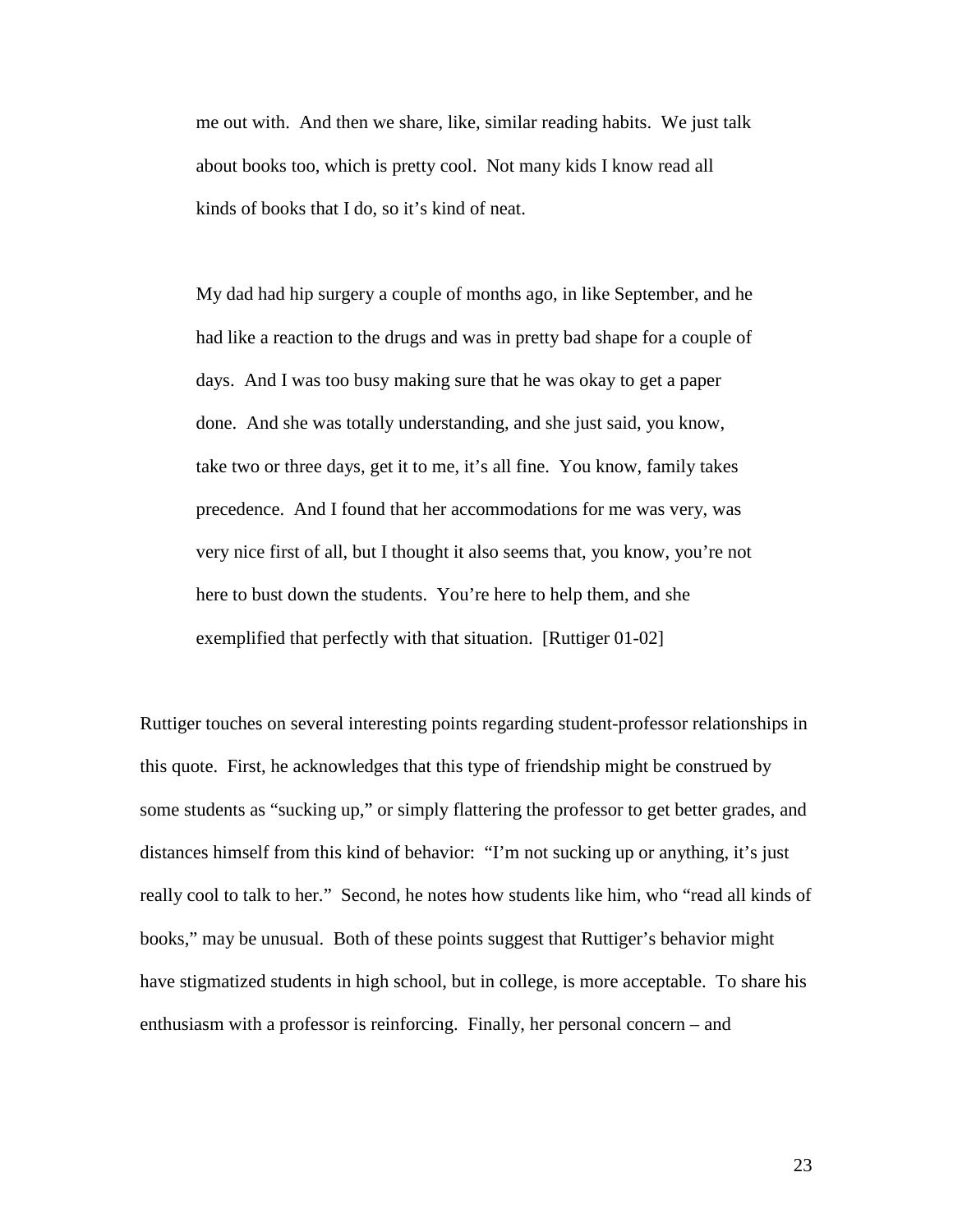recognition of the student's life beyond the classroom – strongly reinforces his sense of trust in her.

A professor's availability for informal discussion is a key component in a close relationship as when students frequently dropped by their professors' offices "just for a chat".

Some of the best things about, you know, really knowing professors is seeing them outside of class, and then you know, feeling that they actually do think of you as a person. So . . . I could just see a professor in Café Opus or something, you know, we could sit down and talk for five minutes or an hour . . .

My adviser . . . he's just a really nice guy. I mean, he… asks about things outside of my course work and stuff . . . When I came back from abroad, he wanted to hear about what I'd done there, where I traveled, all things like that…I would say the thing I value most about my relationships with professors is really just being able to approach them at any time, not just when they're sitting in their office or when they're packing up their stuff at the end of a lecture. So I think that's the best part. [John 04-05]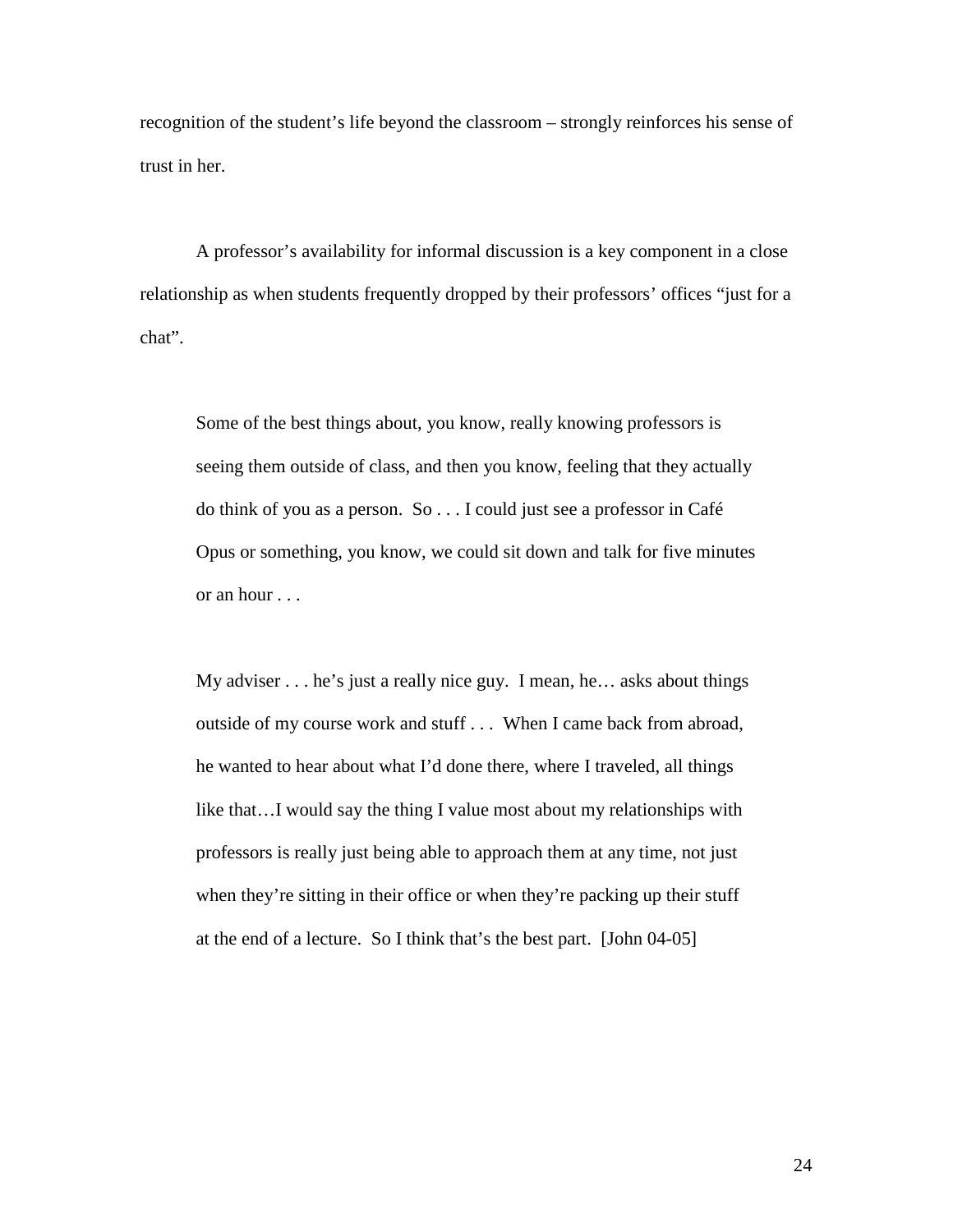The *informality* of the discussion is what is key – the personal relationship is not based on the typical formal structures of most teacher-student relationships, but takes on its own social form, and becomes more defined by the norms of friendship than anything else.

 We see this as well in the *content* of these informal discussions, which are not limited to academic material or work in this kind of relationship. Speaking about a professor, Jim commented that "he was great at advising me. Like, I quit football three weeks in and I went to him and talked about my position; and he really gave me some good insights on what I should do, depending on what I'm feeling and what I really want to do". [Jim 02-03]

In his sophomore year, Murphy met a professor he clicked with, describing an early example of getting to know a professor better through a class project:

I'm starting my final project, and I came to him with this whole idea, and he's like, he never thought that I couldn't do it. He's pushing me to make it even harder . . .

That's kind of cool because he puts that faith in me that I can make it really good, and he's willing to go to that distance with me. I need plywood and stuff, and all this stuff for my project, and he's like 'We'll go get it'. And, you know, I need a special kind of clay so he taught me how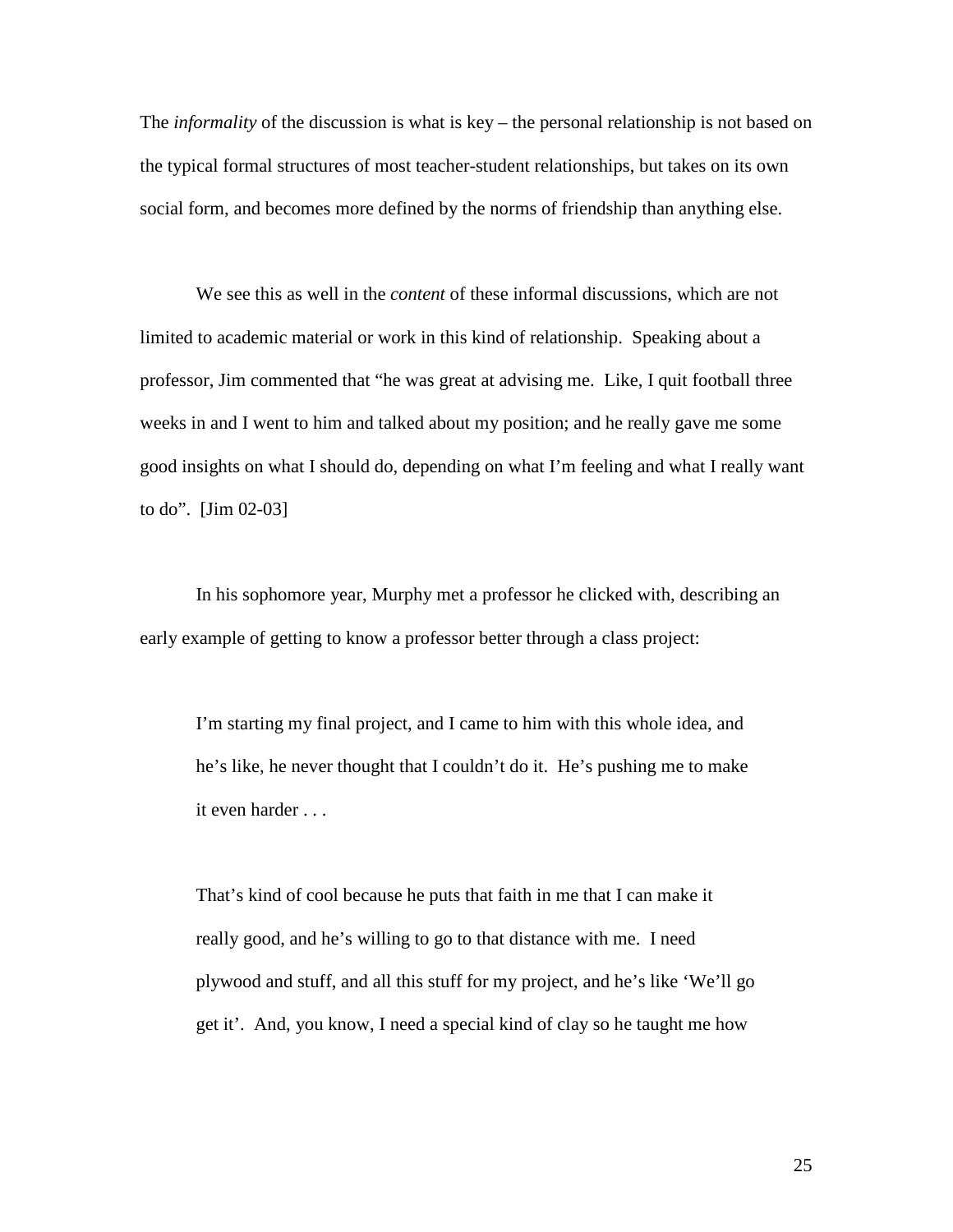to make clay. And he thinks that I could use glass in mine, and I've never blown glass, but he has so he's going to teach me how to use it.

He's just really willing to go that extra mile with you on it, and that was awesome. [Murphy 02-03]

Murphy's experience is exemplary: students repeatedly find that their project-based work, whether alone or in groups, is not only memorable in itself, but also the most socially gratifying, since students often seek out advice from and work with other students and professors. (The same holds true in laboratory courses, for instance.) Further, the work is *theirs*, not merely a homework assignment where they fill in the *professors'* questions. They are more personally involved in the process, and much more involved when working with others on it.

 Working on a junior-year project with a professor whom he met even before freshman year, Ruttiger **[all men? I thought women were typical]** had a similarly rewarding experience.

The first professor I ever met at Hamilton was Professor Pryor. We – my dad and I – were up for an [admissions] interview, and I sat down and had lunch with him and we chit-chatted about Byzantine History and Greek and Roman Military History for a couple hours. It was a great time. And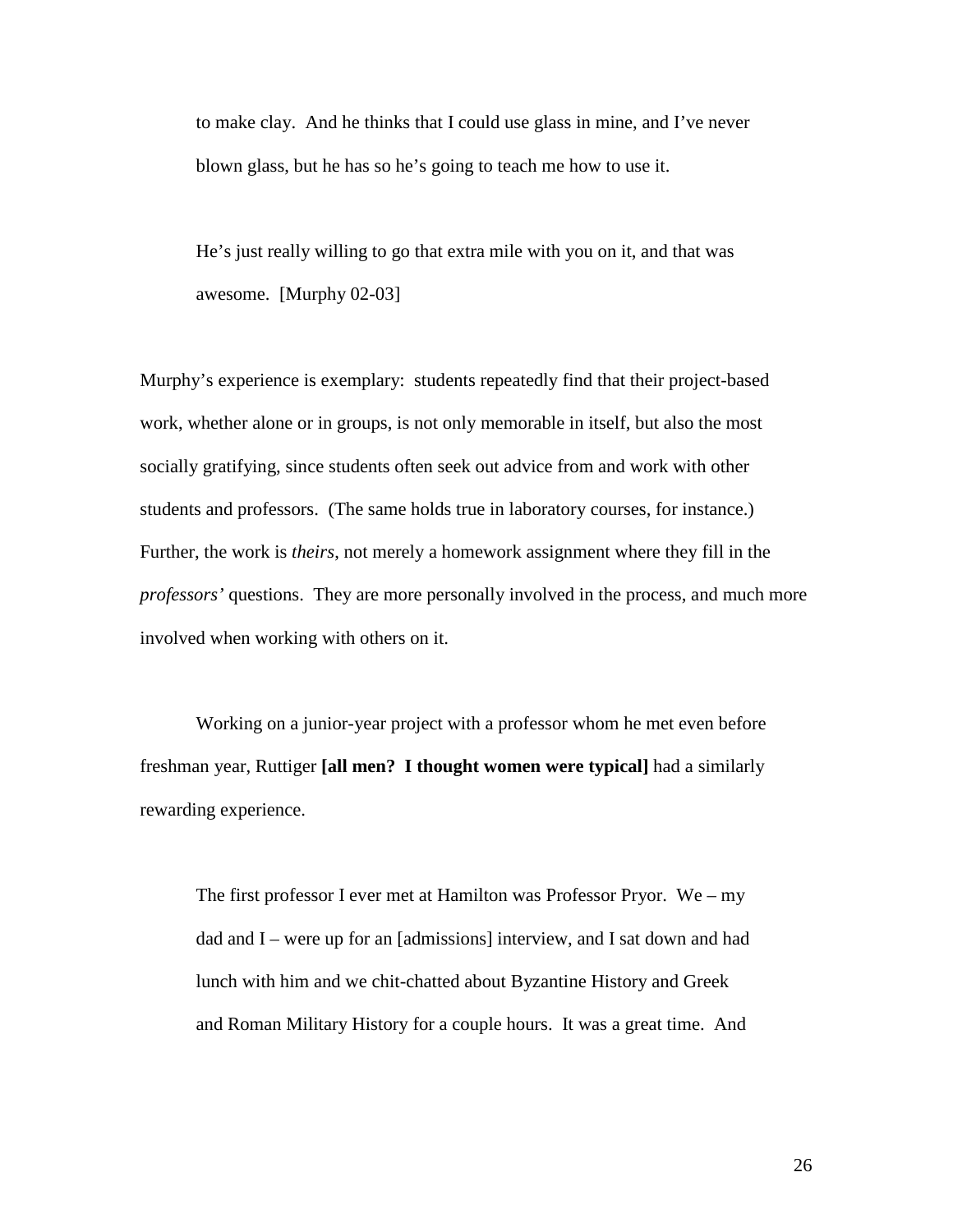I'd always wanted to take a class with him on that subject, but I couldn't because of the way scheduling worked out and all that.

But you know, I kept in touch [with Professor Pryor] when I was in Oxford, because I was thinking of going to graduate school, like getting a doctorate in Byzantine History. It's not going to happen now because you need to know about eight languages, and I just can't afford that much schooling at this point. But yeah, he and I always chit-chatted about it. And I began thinking about what I wanted to write on while at Oxford because they have a wonderful Byzantine department. And . . . we emailed back and forth. I sent him some ideas. And then we showed up and got right down to it. And it was great. We were feeding off of each other ideas, you know, we were trading books.

[Professor Pryor] and I talked about what I kind of wanted to work on; and then he and I independently looked up potential books and some books that I had already read at Oxford, and we exchanged the book titles. He contacted some people that he knew . . . and then I just started reading.

I'd hand in 20-30 pages here and there; and periodically, I'd give him like, you know, detailed outlines. Or we'd just sit down, and I would just talk. And it was a really good collaboration, you know. It's not like it's a group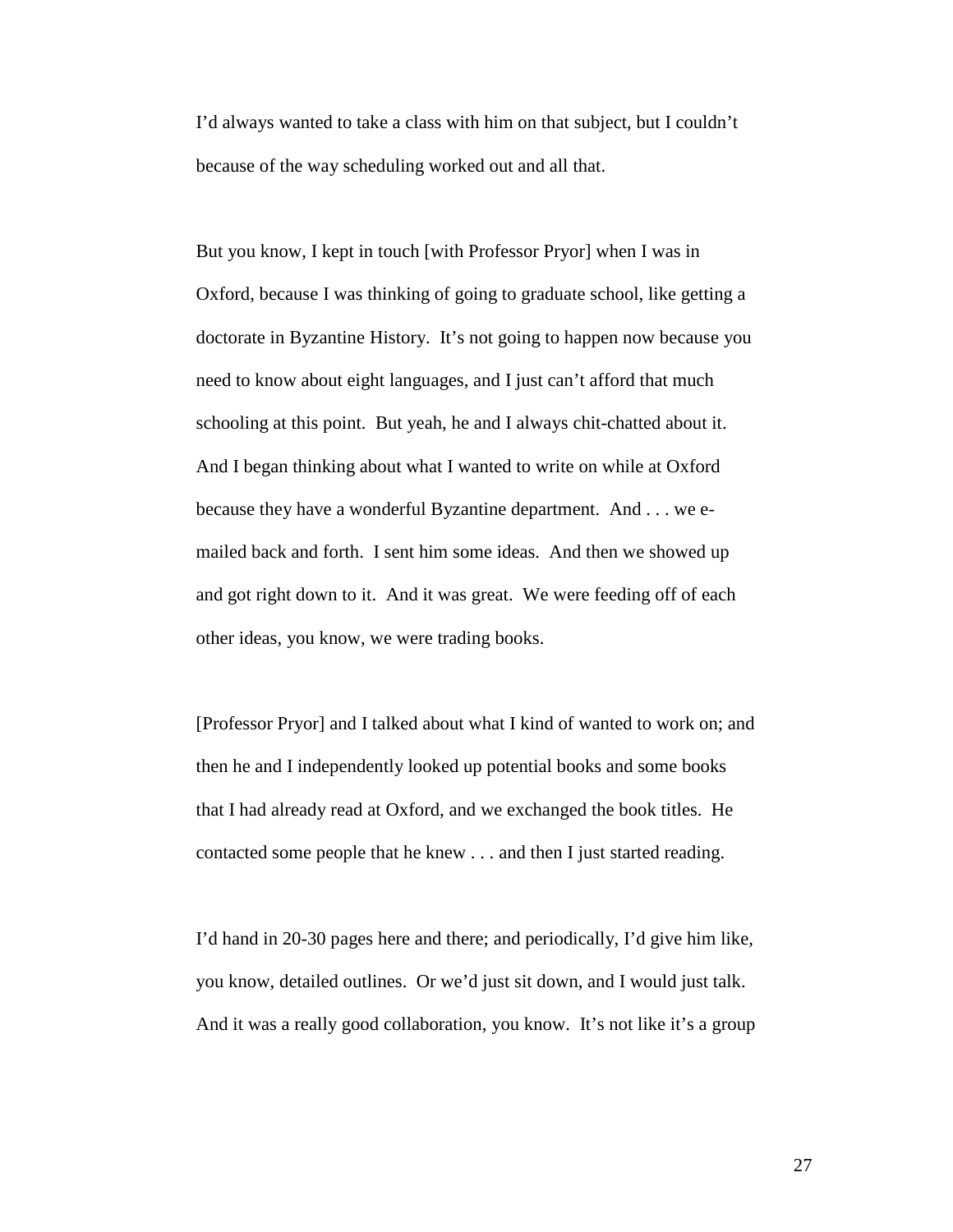thing . . . I wrote it. But like, you know, he was like the mentor I guess you could say. [Ruttiger 04-05]

Students who get the chance to work with professors on their work often find it the most memorable academic experience of their college career, not just because of the high level of work, but because their professors treated them more as colleagues than students. **[example]** A number of students who had close relationships noted the "colleague" feeling, regardless of whether they worked on a research project with their professor or not:

I think that Professor Jensen and Professor Howards in particular treat their students – or at least students that they really can see like, you know, moving ahead in that field – as future colleagues, rather than someone who is just sitting in their class with their hand on their cheek, falling asleep and not really wanting to be there. [Hannah Morrill 02-03]

 Students also bond with professors in completely non-academic ways, by working for them or simply by doing favors for them such as Madeline and Murphy:

I do definitely have a relationship with at least one professor, [doing his] house-sitting, dog sitting. [Madeline 04-05]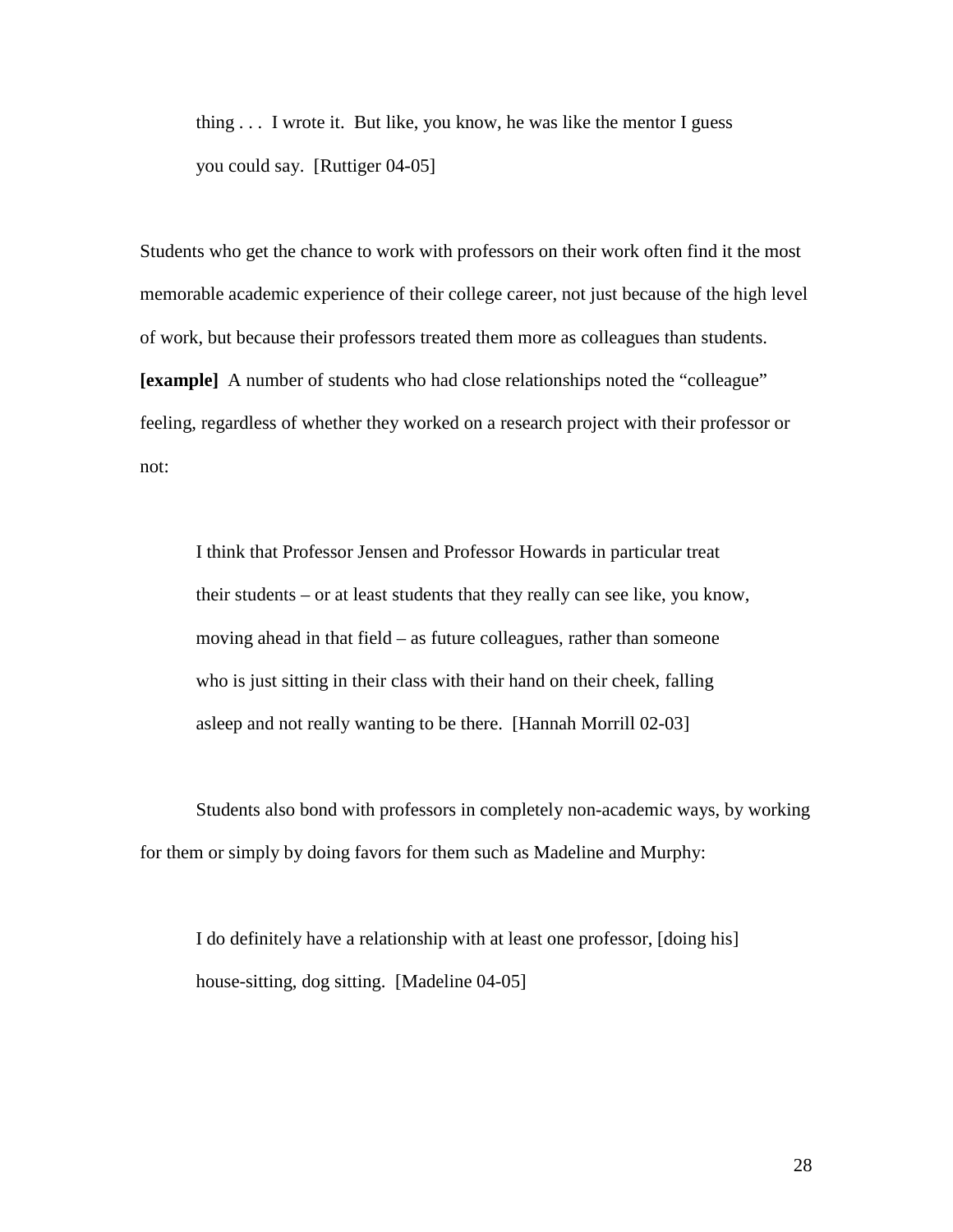I spent last summer here at [college] working for Bill and Sally, and you know, I had nothing to do for the summer. I didn't know where I would get a job . . . I don't know that they really needed an assistant, but you know, they would never like leave one of their students out in the cold. [Murphy 04-05]

In both these cases, the work the students did provided a more formal structure to the student-professor relationship, and also simply increased the time the student spent with the professor $(s)$  – again, exposure is key.

 Self-selection is also significant here – students who had good relationships with professors commented that they often took more classes in that field, or even changed their major because of their good relationships with professors in that department.

I: And have you formed kind of close relationships or worked closely with any faculty members?

S: I have, and actually, I gravitated towards those departments that did treat me like that. [Jay 04-05]

### **Benefits of personal relationships:**

 Students report that having a professor as a friend has clear academic and social benefits – it gives students opportunities to work on their professor's research projects, to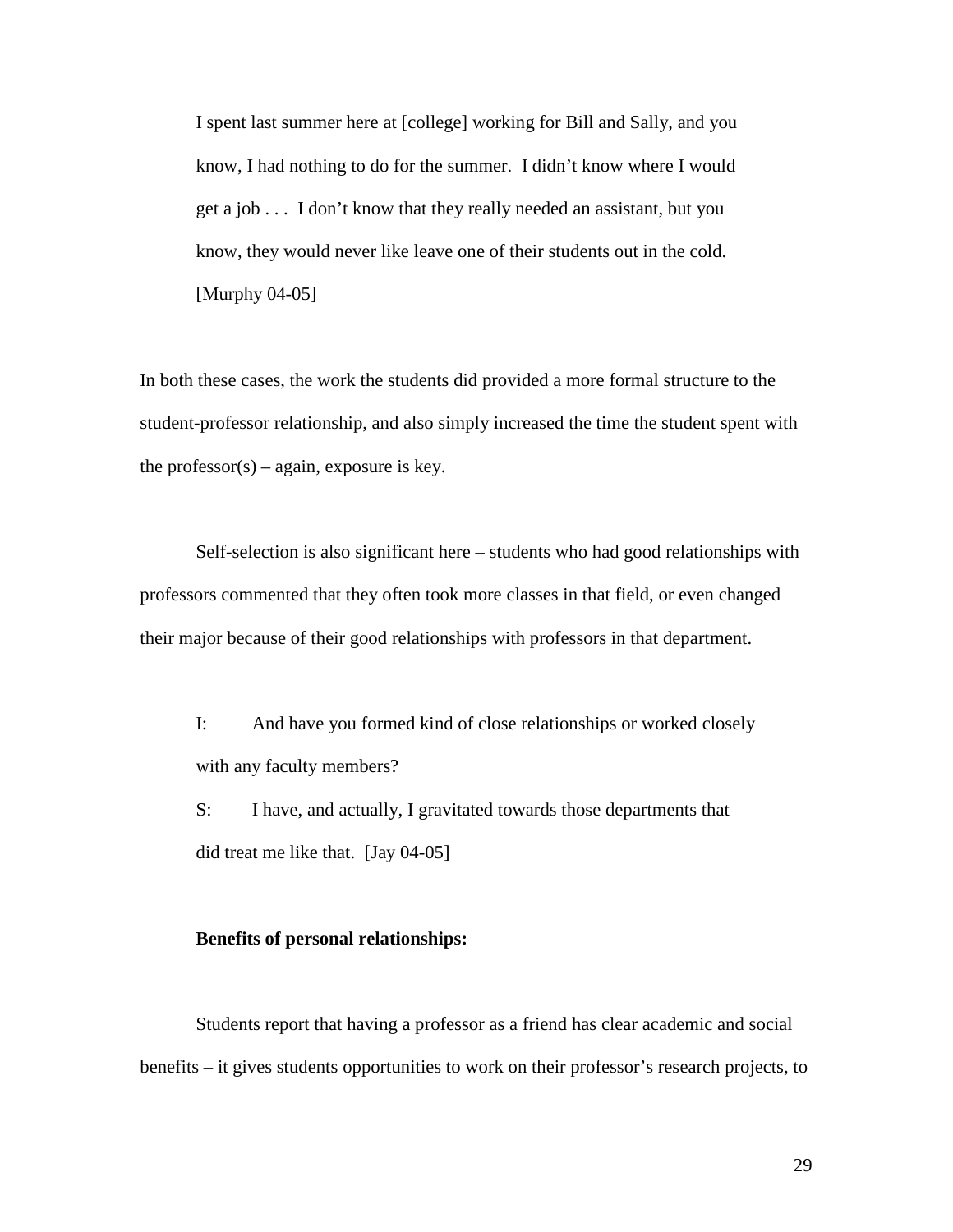design independent studies to replace or supplement normal coursework, and to network with professionals in their field of study, in addition to providing the practical benefits of having an academic and intellectual mentor. These professors can also be references for students applying for research grants, fellowships, and even jobs, not to mention the fact that many students learn about such opportunities through these professors themselves.

 Survey data directly and unequivocally supports this. Looking at two indicators of outcomes for students, 1) GPA, and 2) job offers/grad school acceptances, and how they correlate with the number of hours students report spending with faculty per week (2 hours or less, 3 to 5 hours, or 6 hours or more), we see positive correlations across the board.

 Self-reporting "A" students are around 10% more likely (regardless of gender) than B or lower students to report spending 3 to 5 hours a week talking with professors, though it is unclear which way this correlation goes – is it the case that spending more time with professors has positive results for GPA, or that having a high GPA will make it more likely for students to spend (more) time with their professors? More than likely, judging from interview data, it is somewhat of a reciprocal relationship – yes, students with high GPAs will be more interested in the material and in maintaining their high GPA, and hence go in to professors' office hours more frequently, not because they need the help, but because they are interested in the material. At the same time, it is also the case that students who feel they need more help in their coursework, benefit from increased time spent with faculty.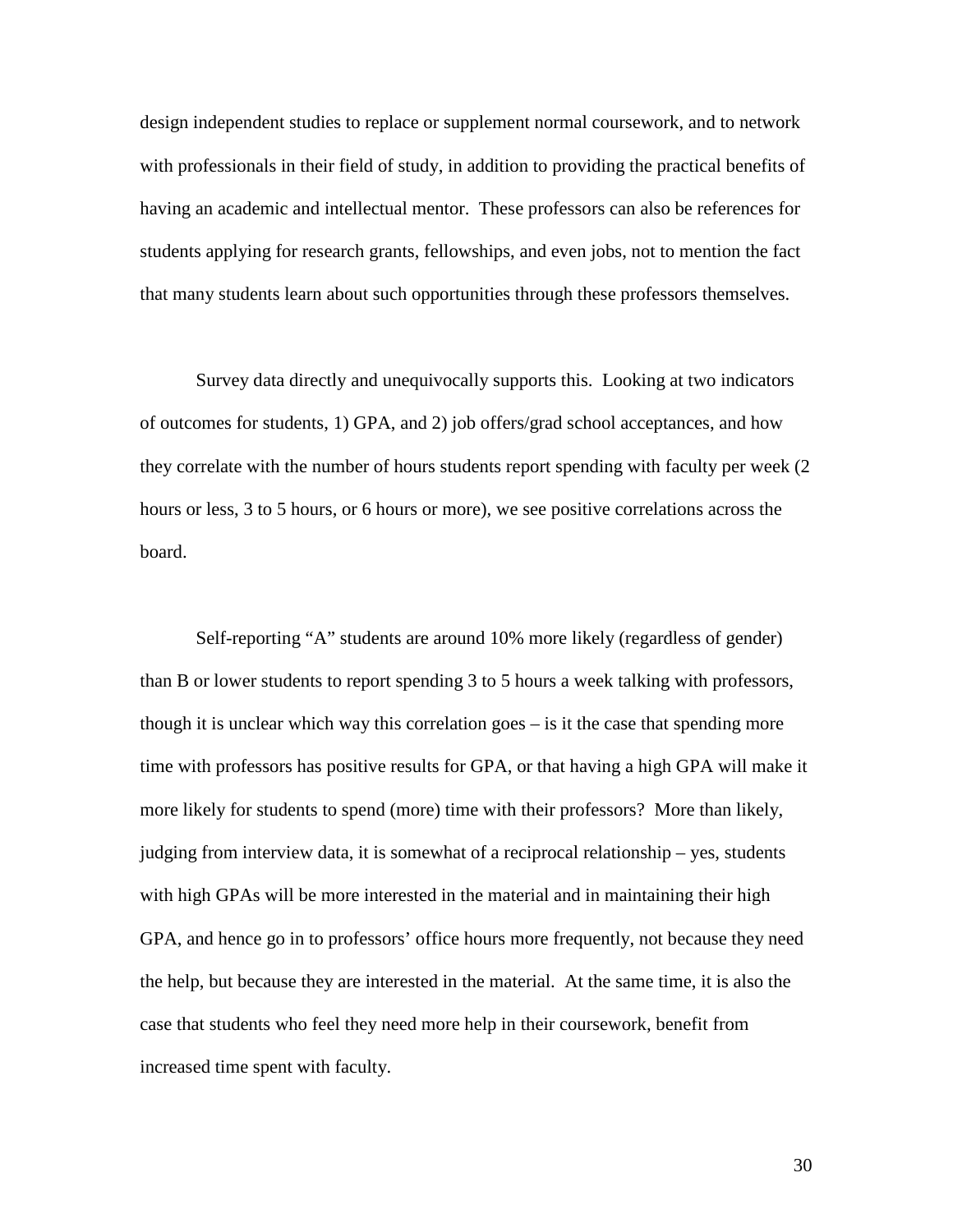That a student's GPA benefits from greater time spent with faculty is also supported by the fact that other outcomes – namely, job placement or graduate school acceptance – which necessarily occur late in the student's college career, and which come after they spend time with professors, benefit from the student spending increased time talking to their professors.

There is a clear "professional" benefit to having a strong relationship with faculty members outside of class. Controlling for both overall GPA and gender, students who spend a greater amount of time talking and meeting with faculty during their senior year are consistently more likely to have job offers or to have been accepted to graduate school.

| by Time Spent Talking and Meeting with Faculty by Overall GPA by Gender |  |                                           |  |
|-------------------------------------------------------------------------|--|-------------------------------------------|--|
|                                                                         |  | 2 Hours or Less 3-5 Hours 6 or More Hours |  |

**Percentage of Graduates With Job Offers or Graduate School Acceptances** 

|        |   | <u>LIUUIJUILEJJ</u> | o-o i iuui o | ווטטו ו סוטוויוויט ט |
|--------|---|---------------------|--------------|----------------------|
| Male   | A | 56%                 | 57%          | 63%                  |
|        |   | (69)                | (31)         | (17)                 |
|        | в | 43%                 | 46%          | 73%                  |
|        |   | (148)               | (52)         | (24)                 |
| Female | A | 53%                 | 64%          | 70%                  |
|        |   | (103)               | (74)         | (21)                 |
|        | в | 37%                 | 49%          | 53%                  |
|        |   | (172)               | (90)         | (32)                 |
|        |   |                     |              |                      |

As shown in the graph below, spending time meeting and talking with faculty has the greatest impact among good ("B") students regardless of gender, and among the top female students. For men and women who report a "B" average, the relationship between offers and acceptances and time spent with faculty is significant at the .01-level. Among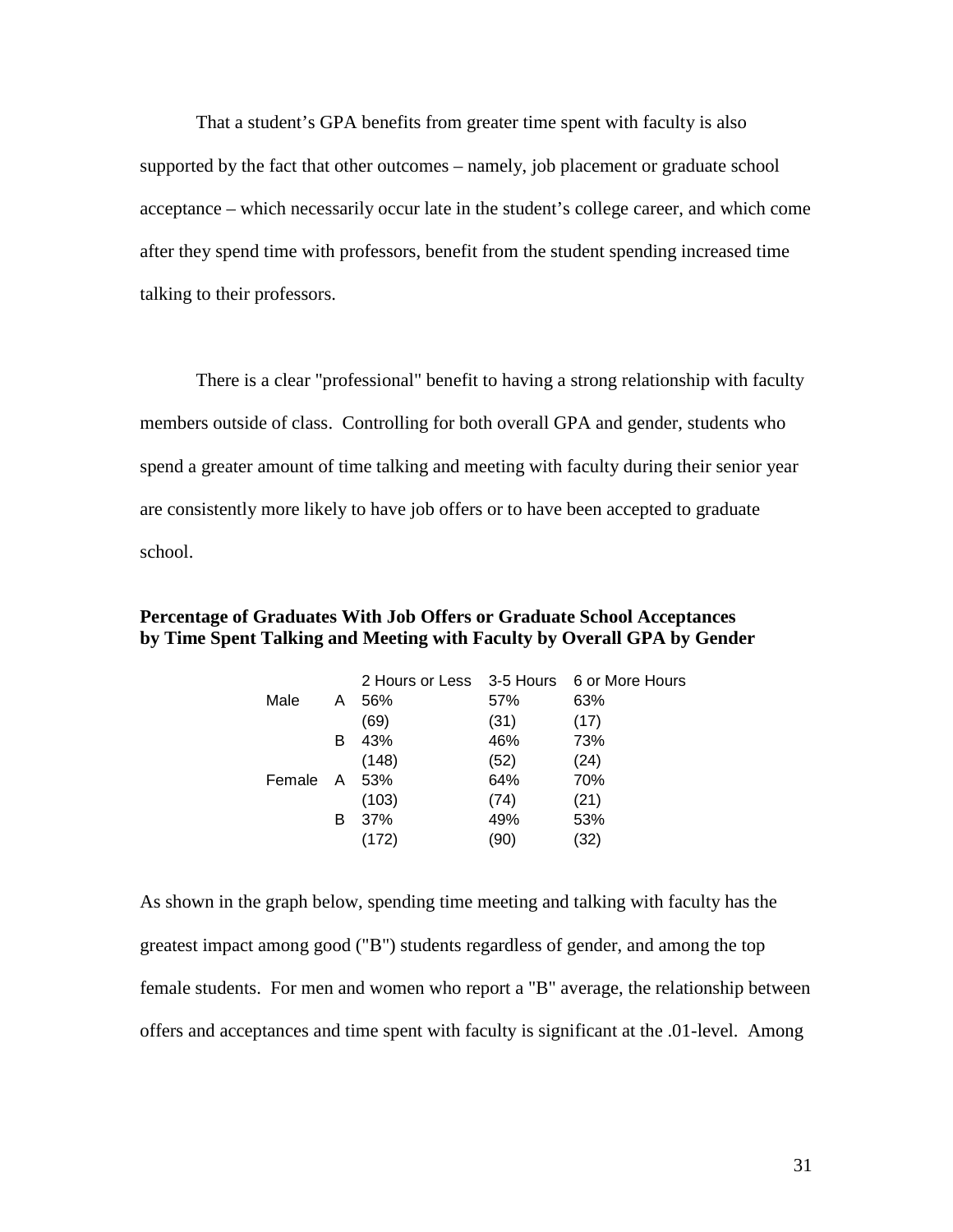the top students, this relationship is marginally significant for women  $(p=0.06)$ , and among the top men, the relationship is again positive but it is not statistically significant.<sup>2</sup>



**Percentage of Graduates With Job Offers or Acceptance to Graduate School by Gender and Overall GPA**

Our interview data is full of individual examples of students benefiting academically and professionally from close student-professor relationship. Oftentimes, the help comes in practical forms, such as advice about courses, pointing out academic or professional opportunities, or simply helping the student get a better grasp on course material. Some students noted how their closest professors go out of their way to help them, reminding them of deadlines and course requirements or helping them to raise their grade in a certain class:

Personally, if I could pick my top professors, it would be the ones who took the extra effort to help me out or to like help students out generally. I

<u>.</u>

 $2$  Analysis, table, and graph: Shauna Sweet, 2007.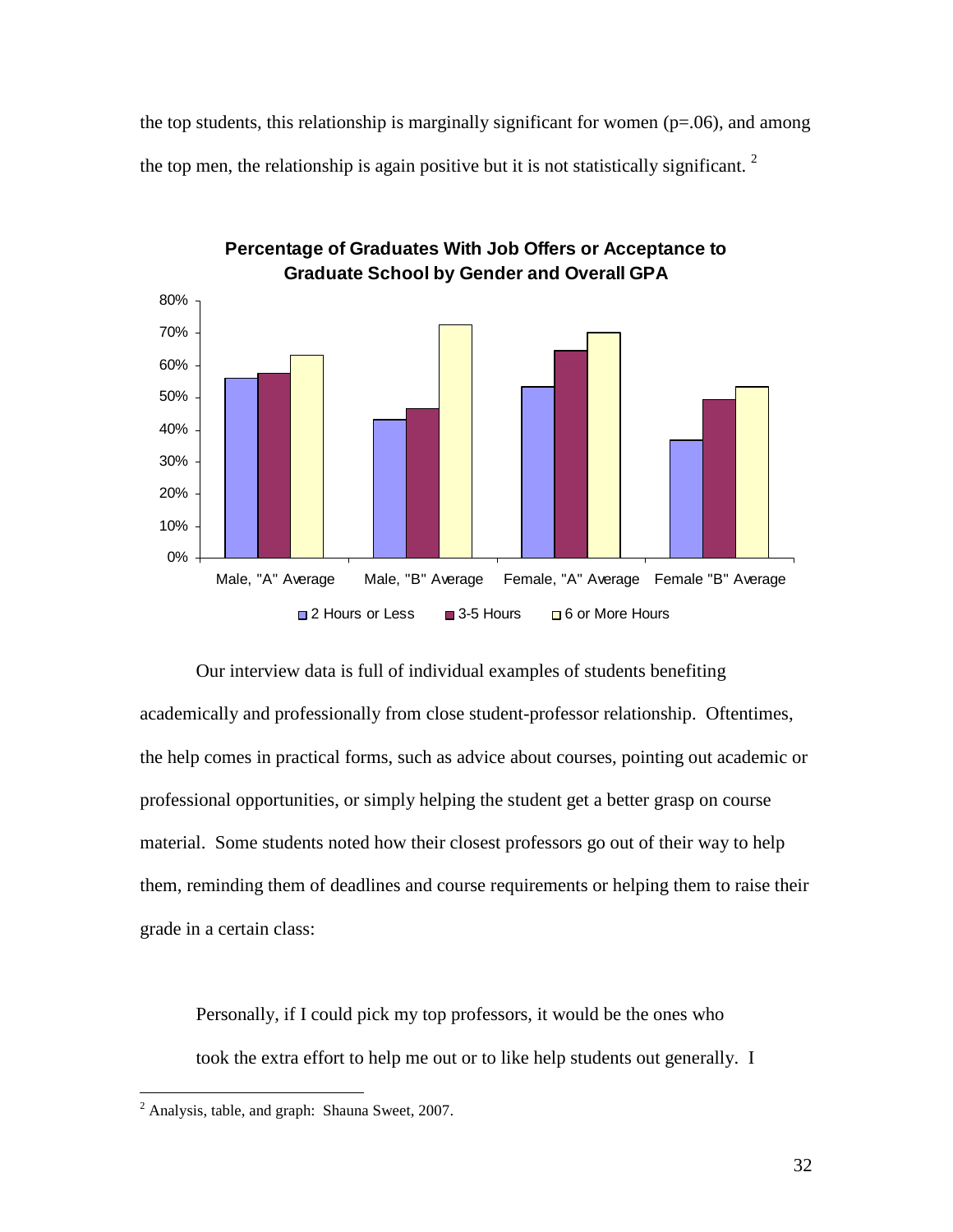took a psychology class with Professor Cohen, and I had been struggling in class. I asked to see him during office hours, and I laid out my plan, like here this is how I'm going to get my grade back up to a B. He was like okay, and if anyone's in class who can do it, it's you. [Jonathan Thompson 04-05]

Marcy discussed how talking with her professor during class trips to the state senate helped her to get to know the professor better as a "friend."

Most of our class was hands-on, like going to . . . meet representatives and senators and having dinners and lunch with them, and just talking to them back and forth and stuff. And so that made me able to [see how] she's not just a professor, she's actually a friend, you know. That's really helped me. [Marcy 04-05]

One time Amy's professor, at the end of an email about a class discussion wrote,

"You know I was reviewing your transcript and just wanted to make sure you know that you need this one more class…before you can graduate," which was definitely, I mean I knew I needed it, but it was nice that there was someone who was checking up on me and looking out for me. [Amy 04-05]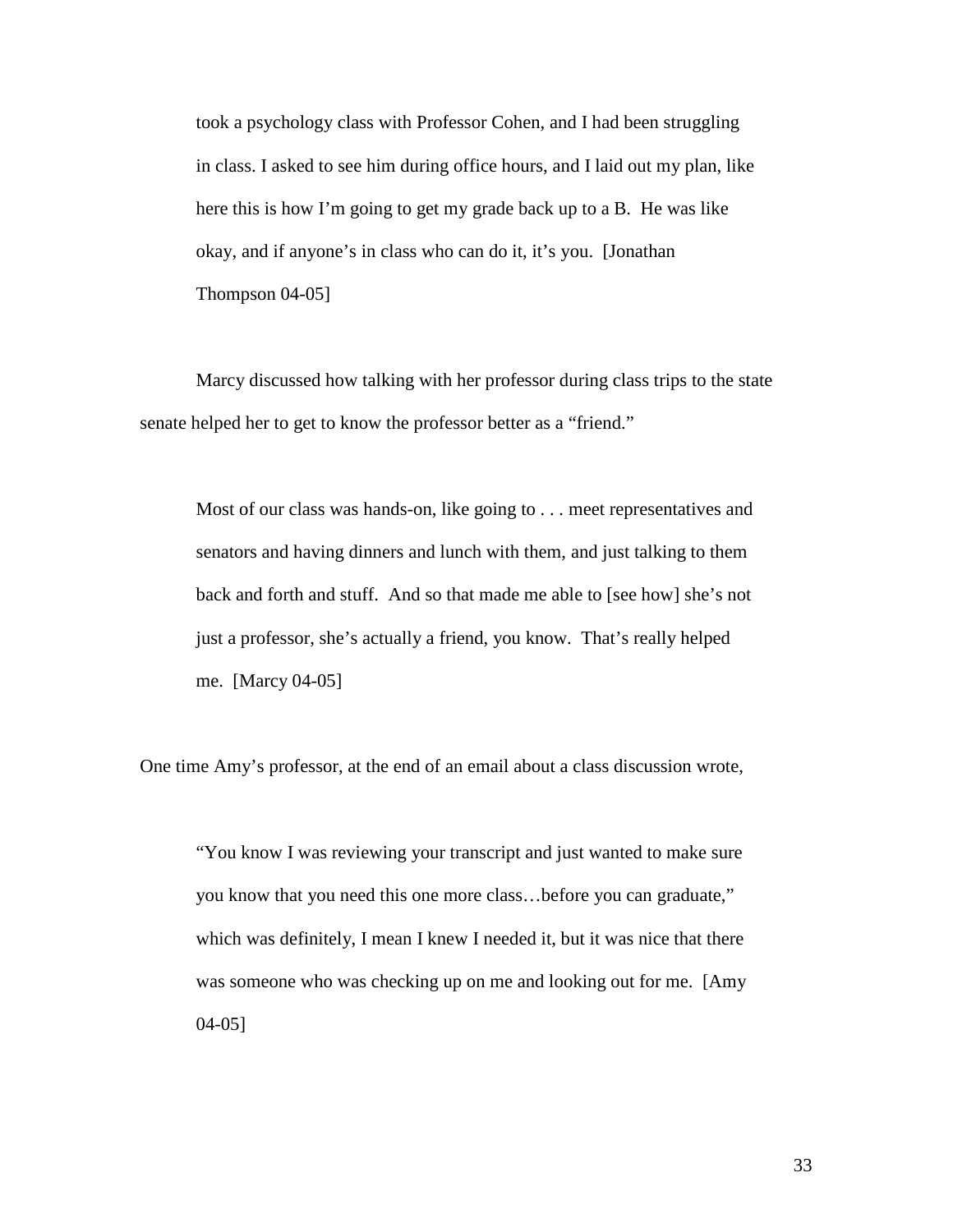The best professors "looked out for me" just as a friend would, though perhaps with more of an eye towards academic matters:

She's been really, really supportive. Our Chinese program for the summer got cancelled because of the SARS epidemic, so like last week I sort of like threw up my hands and was like okay, I haven't found a job, and I'm supposed to be in China, and now I guess I'll be in the United States. I don't really know where I'll be. And she ended up calling me and saying hey, I found these like three options that you can do, if you want to like do something else this summer that's really cool. It looks like I'm going to be going to Indiana University to take a crash course in this random Central Asian language that I'm really interested in. [George 02-03]

Similarly, some student explained how their closest professors pointed them in the direction of other professors or classes that they might not otherwise have know about:

I came with the intention of majoring in Creative Writing… And I came here, and I was really disappointed with the English Department as much for the students involved in the department as for the professors. I mean the professors that I encountered were all engaging, but it's hard when there's just a general lack of interest or participation in the class. The English major here is a place where a lot of people end up, and I didn't get a chance to pursue creative writing...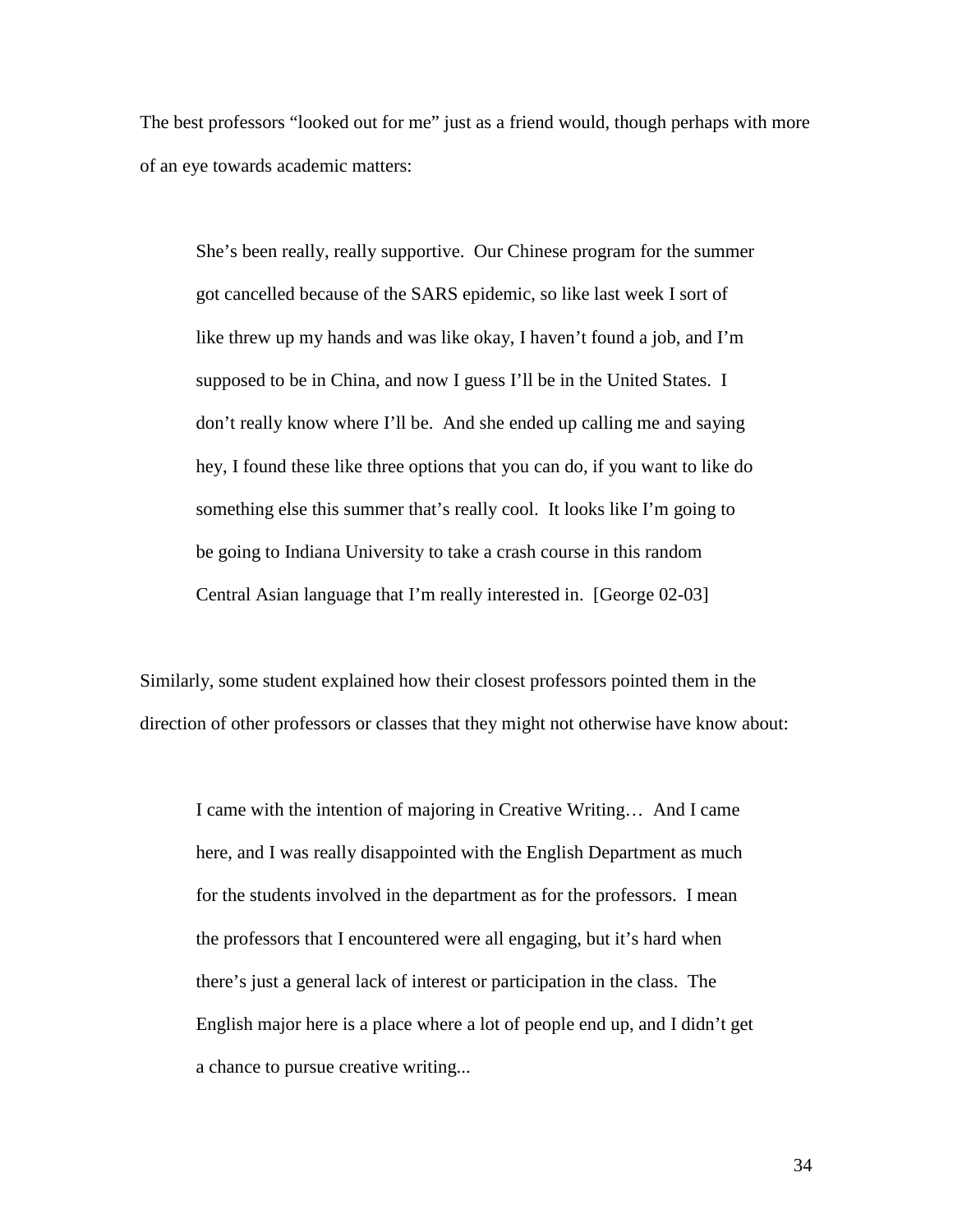I kind of fell into the Philosophy Department, or took a course with a professor there, and it was unbelievable. And my writing and my experience in the department was beyond that of my classmates so he invited me in the spring to a senior seminar**.** I was a freshman, and I was a little intimidated at the senior seminar, but it worked out because it kind of clenched for me that I was going to pursue that as a major. He also started to serve as sort of my surrogate adviser outside of the English Department. So he pointed me towards, you know, Professor Howards in the Anthropology Department. I worked with both of them and they both agree about getting me into classes that they think I'd like. [Hannah Morrill 02-03]

 Sarah spent her freshman year, as many freshmen do, by taking courses in a broad variety of fields in order to find and explore her interests. After a short time in a sociology class on Latin America culture, she discovered not only a field that fascinated her, but a professor who shared her interests, who Sarah quickly asked to become her adviser (her previous adviser had been in the French department). In her words, "Even when he wasn't [my adviser], he just became my adviser but. Like just as my teacher, he would advise me". [Sarah 02-03]

 After realizing that a class her adviser taught on Mexican culture wasn't being offered during her sophomore year, Sarah asked him if he might oversee an independent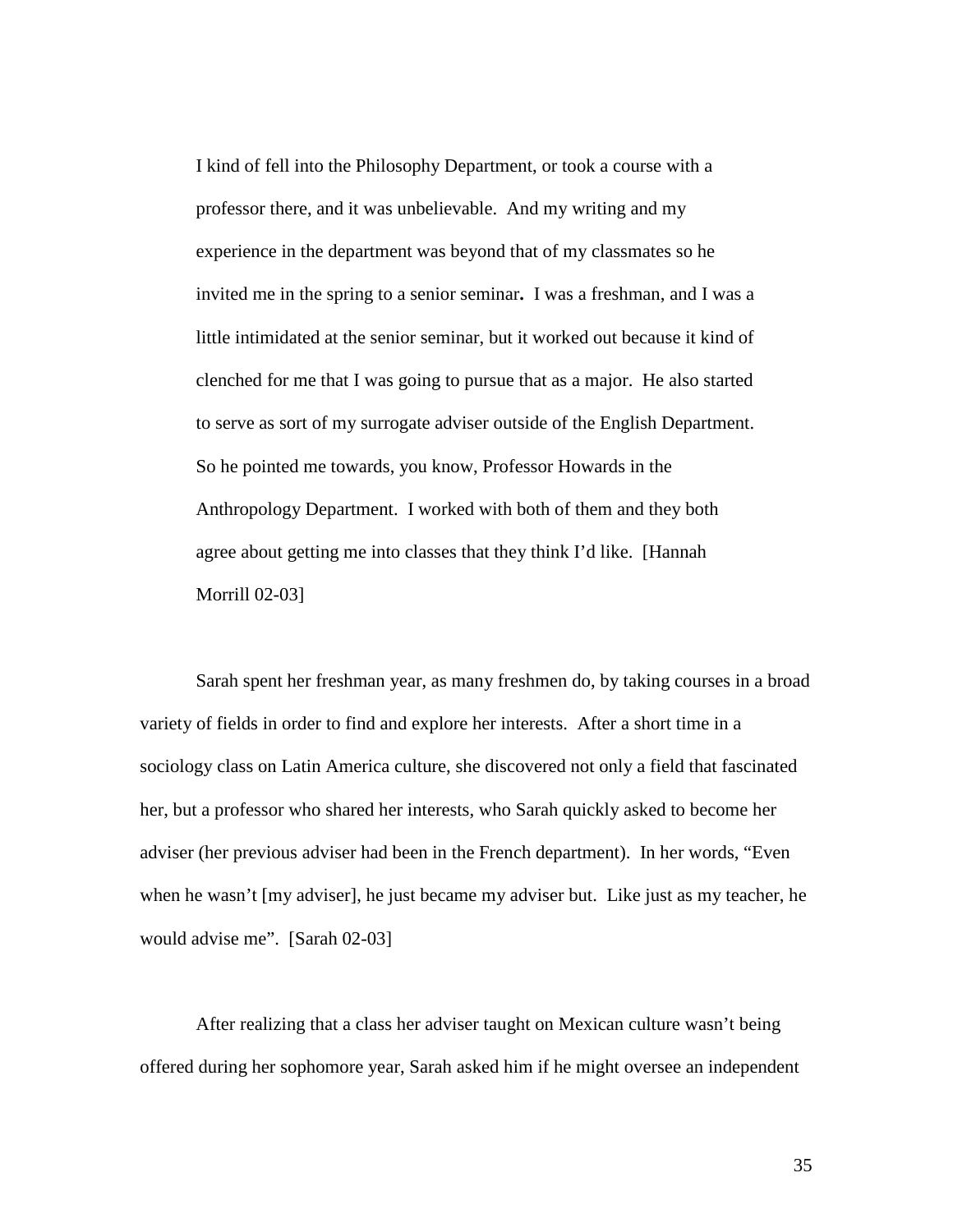study with her and two other interested students. He agreed, and the next semester, the four met weekly for lunch, planned their next lesson, and discussed course material. Meanwhile, Sarah continued to take Spanish, and another class on Latin American culture, and she also expanded her interests to her extracurricular, where she joined the Spanish Club.

 Sarah had planned on concentrating on Spanish in college, and had no intention in majoring in anything else. However, after taking in introductory sociology class, then a class with her adviser, and then the independent study, she found interested in how she could apply sociology to her interest in Latin American and Spanish culture:

I always knew I wanted to be a Spanish major, I guess, because I mean now it's my main issue. And then Sociology, I just took freshman year and liked it. Actually, I think I decided because I took a Latin American Society class, which was kind of a combination, I mean a combination for me in my interests. So that was kind of the deciding class. [Sarah 03-04]

Further, having found a professor who shared her interests, she had a mentor and adviser who could guide her studies.

 As she had been planning since high school, Sarah went abroad to Spain for a semester: "In high school I went to Spain through an exchange program and I just loved it, and always knew that when I came to college I wanted to go abroad to Spain too. So I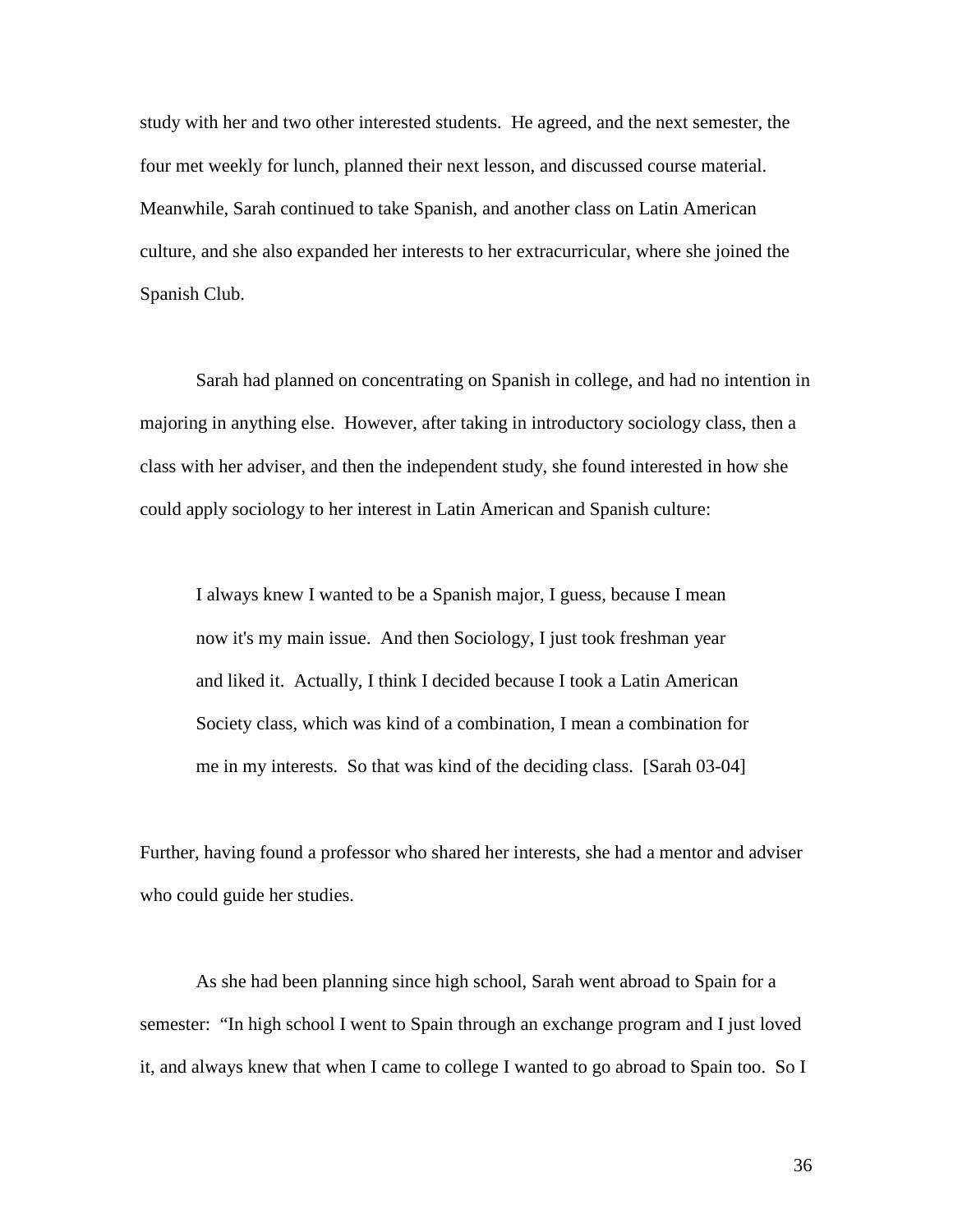just always, I mean I guess that was one of the like my goals to go to Spain again". [Sarah 03-04] Through the rest of her junior, and on into her senior year, Sarah only focused her interests as she continued her education, essentially finishing her Spanish major by her junior year, helping lead the Spanish club, and volunteering at an after school program in town by working with Latino immigrant children for a class, which was a formative and challenging experience for her.

S: So it was really, really hard. It was probably the hardest exam you could take because a lot of them spoke with an accent, with an accent in Spanish. I was having to like talk to them in Spanish, which was hard enough, and tell them don't do that. And... use like the command form... so that was really hard. But it was definitely a good experience, and really hard kids to work with, with a language barrier. That was really good.

I: Can you just describe what was really hard to work with?

S: It was just, I mean they were from pretty low economic status. So this was a, just kind of a benefit where the kids could go after school, and they were just really, you know, they were fighting a lot. They had to do their homework for an hour at the beginning [of] each day, so it was hard to get them to, you know, they were fighting and like, you know, hitting each other. And there I was, with one other, there was another girl who was Spanish, and so if she left the room at all, they'd like go crazy and I'd be like stop, and trying to, but they didn't really take me as seriously too. They would make fun of the way I spoke to them, and they were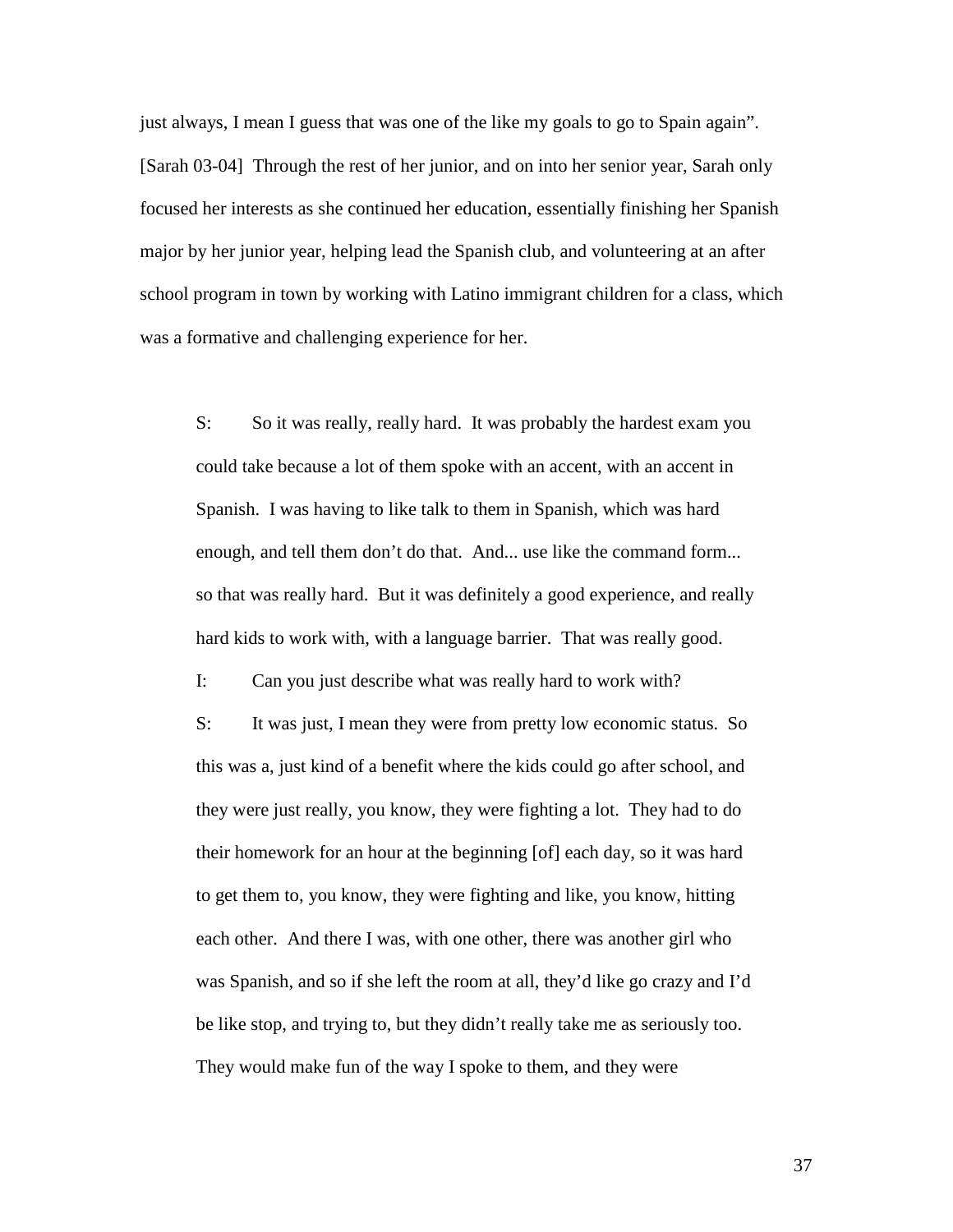correcting my language. So they were just a little harder kids to work with. They weren't really students, but we were doing kind of lessons and had them trying to do plays and stuff that. And they just weren't, they just wanted to run around, you know. And then just another one like that, I'm taking an immigration class right now, and we, I teach ESL once a week for that. So that's kind of different.

Throughout this, her adviser was in continual contact with her: "He's helping me... I'm going to try to apply for a grant, and we've been in touch like when I was in Spain... I talked to him about the internship I was doing there. And you know, so we're always in touch." Even when he left for a year during her senior year, he offered to help her with her thesis, and kept in close touch with her.

We know from survey data that students who report being satisfied with student interaction with faculty have higher GPAs. This correlation may not just be one-way, but could be reciprocal – good students may find that they have better relationships with their professors (and find more venues to foster such relationships such as joint student-faculty research projects) than poor students, and students with close relationships with their professors may feel more inclined to work hard, revise their work with their professors, and make full use of their professor's availability, which might well help their grade. [explain; expand; quantify?] In any case, close student-faculty relationships seem to have a very positive effect on student experience, work, and satisfaction with college.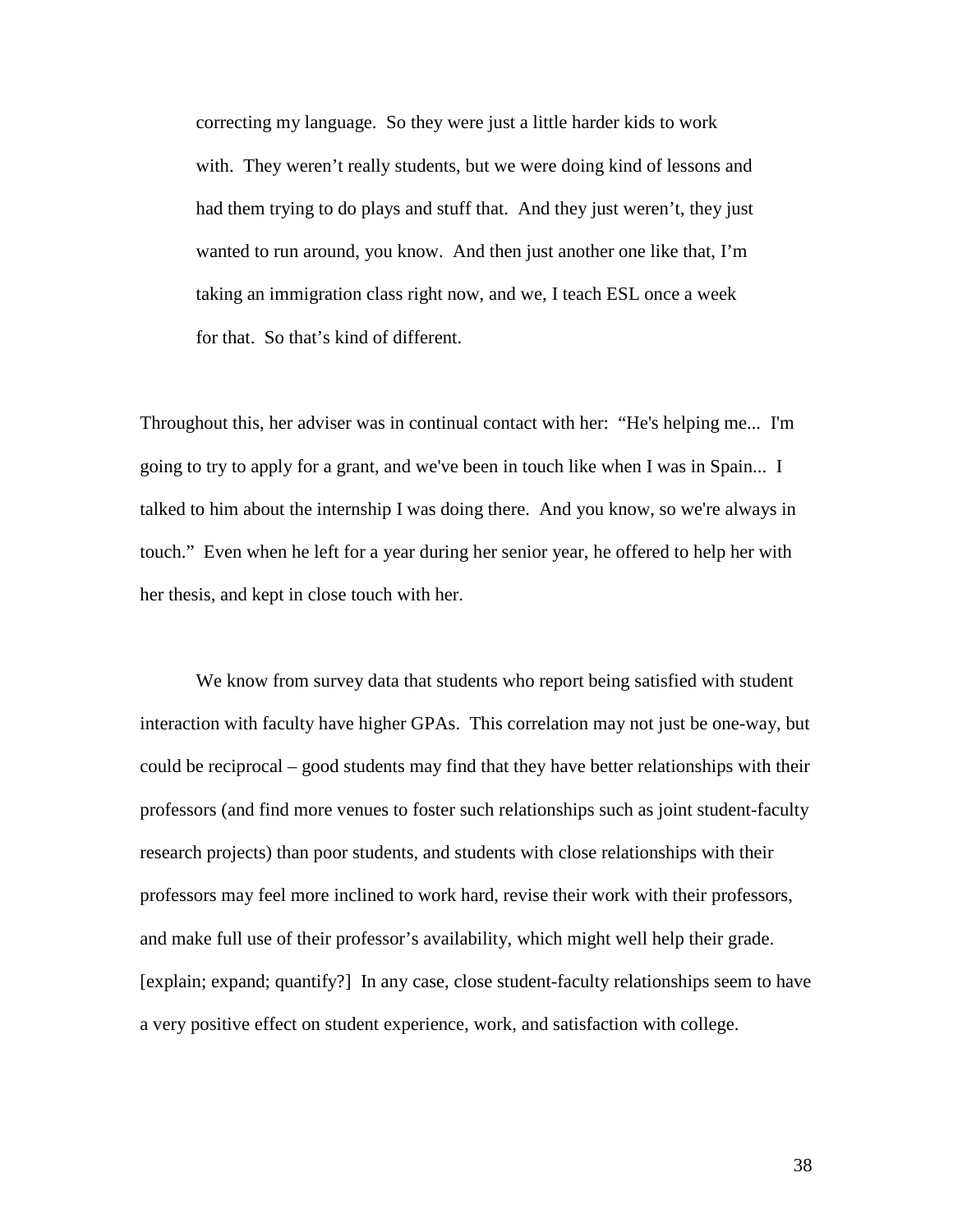But it is not just the best and brightest students who benefit from these close relationships. Many self-identified "B" and "C" students, or those not as academically motivated, knew at least one professor with whom they felt comfortable "dropping by to chat", or seeking out advice from. In fact, our HEDS survey data above suggests that women in the "B" range may benefit most from close relationships with professors, in terms of graduating very satisfied with their experience. While "A" students may have more formal ways of meeting new professors and developing relationships with them (through research projects, being known in a department, etc…), other students seem to have very good access to professors as well, and almost regardless of the academic skill of the student, they can develop good relationships with these mentors.

That being said, nearly *all* of the students we interviewed who self-identified (and who seemed, by the things they talked about and way they talked) as Hamilton's best students, had at least one, and normally two or three close professors; while the selfidentified weaker students typically did not have even one. The important point here is that "weaker" students, however identified, *can* have these close relationships and benefit from them, and that they seem to *need* them more than any other group of students.

So what do we now know about mentorship, how it grows, and its affect?

1) Classes are the setting for students and professors to meet, and professors – not courses – are the relevant factor to student's own ideas of success. When asked about academics, students described teachers, not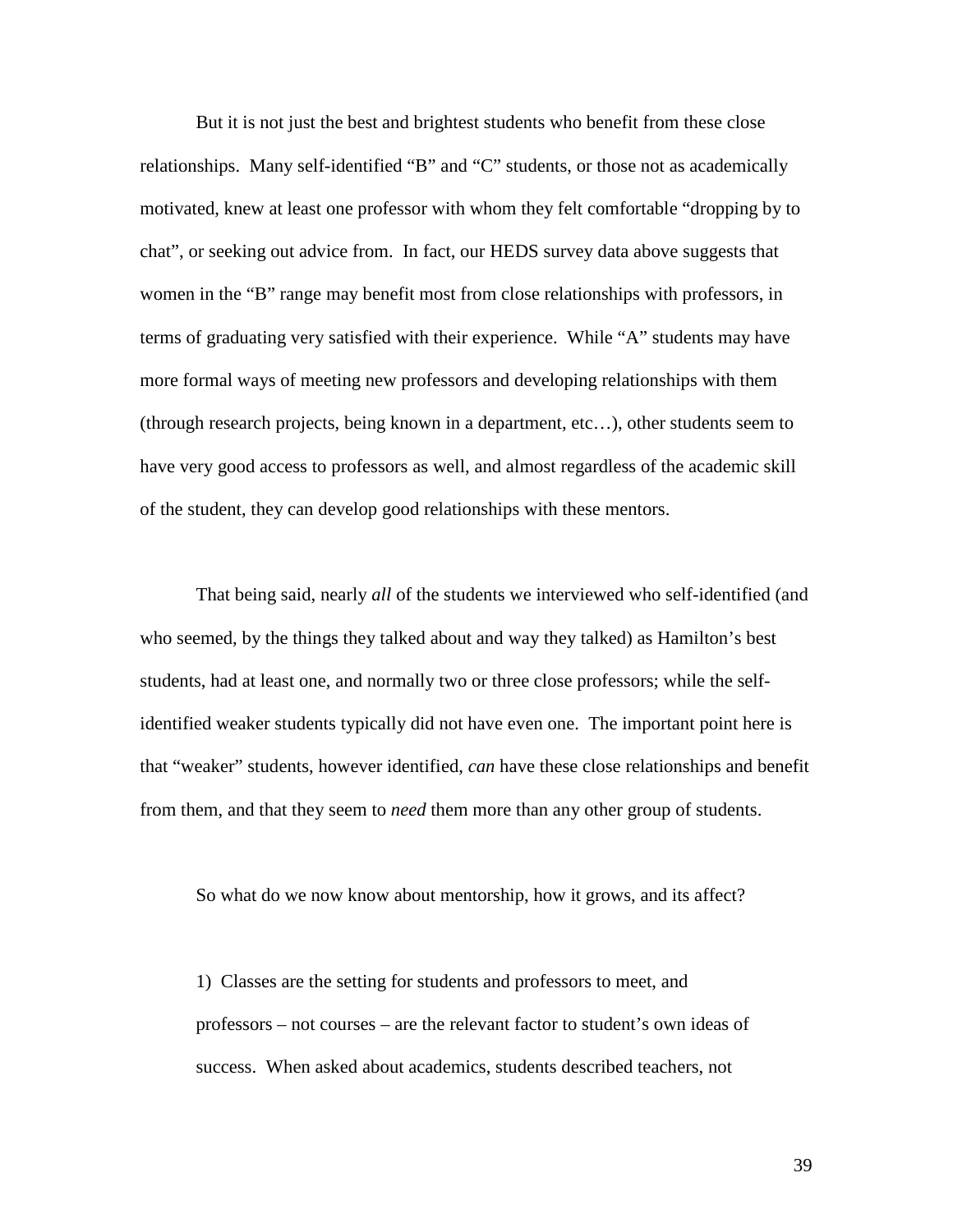courses or majors. And – from alumni – a relatively small number of professors account for a large proportion of such relationships.

2) While most students at the College want and find close relationships with professors, a sizable number either don't want (men, many international students) or don't find (racial and ethnic minorities) such mentors.

3) Students who enjoy the College, and those who earn higher grades, are more likely to have mentors among the faculty, but it's unclear which comes first. Sometimes, the contact clearly comes first: students who have been invited to a professor's house for dinner – the largest numbers probably as part of a class – are significantly more likely to be satisfied with their college experience, according to surveys. Alumni anecdotes strongly support this finding.

4) Finally, survey analysis also shows that the greatest effect seems to be on mid-level (by GPA) students, especially women. They want faculty contact; they respond to it. It probably benefits everyone, but it certainly benefits this group.

Students want to know that someone cares about them, as a person. It's not just being known as a student in a course; it's the recognition as a human being. And the fact